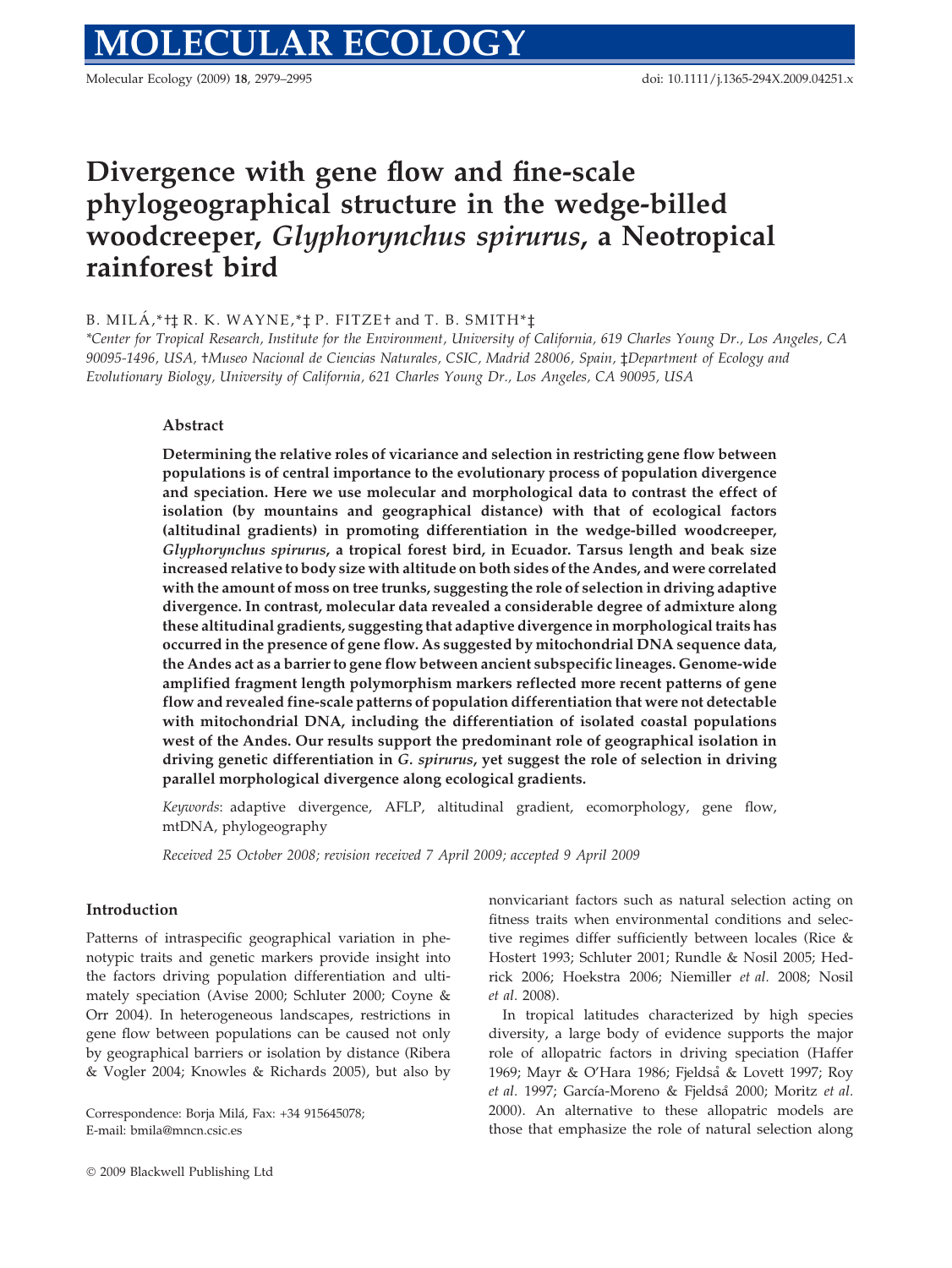ecological gradients between parapatric populations (Endler 1977, 1982; Gentry 1989; Smith et al. 1997; Schneider & Moritz 1999; Schneider et al. 1999), and an increasing number of empirical studies in a wide array of taxa have documented the role of selection in promoting phenotypic differentiation in the presence of gene flow along ecological gradients between parapatric populations, an important step in divergence-withgene-flow models of ecological speciation (Knox & Palmer 1995; Smith et al. 1997, 2005, 2008; Orr & Smith 1998; Schneider et al. 1999; Ogden & Thorpe 2002; Petren et al. 2005; Nosil et al. 2008). The relative contribution of neutral and adaptive factors in differentiating populations as well as the interaction between these two forces is of fundamental importance to understanding the evolutionary mechanisms of diversification.

The bird fauna of tropical South America is the richest in the world (Stotz et al. 1996), yet the evolutionary mechanisms generating and maintaining such diversity remain poorly understood. A recent and growing emphasis on intraspecific phylogeography using mitochondrial DNA (mtDNA) variation across species ranges is providing a better picture of differentiation at the population level (Marks et al. 2002; Aleixo 2004; García-Moreno et al. 2004; Cheviron et al. 2005; Pérez-Emán 2005; Dingle et al. 2006; Cabanne et al. 2007; Cadena et al. 2007; Nyári 2007; Puebla-Olivares et al. 2008) although interpretation of emerging patterns has typically been restricted to the role of historical vicariant factors over relatively large geographical and temporal scales.

Attempts to investigate the actual evolutionary mechanisms underlying divergence and speciation in Neotropical birds are scarce (Brumfield et al. 2001; Brumfield 2005; Chaves et al. 2007). Here we investigate the role of vicariant and ecological factors in driving morphological and genetic differentiation in the wedge-billed woodcreeper (Glyphorynchus spirurus), a widespread and common understory bird found in rainforests from Mexico to South America (Restall et al. 2006). In Ecuador, the species ranges from the tropical lowlands to about 1500 m in elevation up the Andean foothills, an altitudinal range that spans significant change in environmental conditions and forest structure (Ridgely & Greenfield 2001). The species is relatively continuously distributed east of the Andes, whereas the distribution on the west side is more fragmented, with populations in coastal mountain ranges along the Pacific coast (e.g. Chongón-Colonche and Mache-Chindul mountains) being isolated from Andean populations (Ridgely & Greenfield 2001; Buermann et al. 2008). This distributional pattern is thus suitable for contrasting differentiation by means of isolation by distance in continuous populations, differentiation in small isolated populations, and selection-driven divergence along ecological gradients.

To examine morphological variation, we analysed field measurements of various morphological traits to find associations between morphology and ecological variables. The morphological traits measured may reflect three main selective forces known to be important in birds and likely to be relevant to woodcreepers: foraging efficiency, flight efficiency and Bergmann's rule (the tendency to increase in size in colder climates; (Zink & Remsen 1986). If drift has played a major role in shaping morphological traits, then differences between populations on either side of the Andes should be equivalent to those found in neutrally evolving genetic markers. Alternatively, if directional selection has been mainly responsible for driving morphological change, then individuals in similar environments on different sides of the Andes should be morphologically more similar than individuals in different environments on the same side.

Two types of molecular data were used to examine genetic variation in G. spirurus: mtDNA sequence data and amplified fragment length polymorphism (AFLP) markers. Patterns of gene flow and historical demography were inferred from genetic distances among individuals and populations, phylogenetic analyses, and Bayesian inference of population structure.

# Materials and methods

## Field procedures and habitat measurements

Birds were captured using standard mist nets at 16 sampling localities (Fig. 1 and Supporting Information). Individuals were aged using plumage characteristics and the degree of skull ossification (Pyle 1997). Sex determination was carried out in the laboratory by means of a polymerase chain reaction (PCR) test using primers MSZ1R (Sehgal et al. 2005) and 2550F (Fridolfsson & Ellegren 1999). Individuals were weighed and marked permanently with a uniquely numbered aluminium band. A wing ruler was used to measure the unflattened wing chord (the distance from the carpal joint to the tip of the longest primary) to the nearest 0.5 mm. Dial callipers of 0.1-mm precision were used to measure tail length (from the uropygial gland to the tip of the longest rectrix), tarsus length (from the intertarsal joint to the most distal undivided scute on the tarsometatarsus), bill length (from the base of the bill at the cranium to the tip of the upper mandible), and bill width and depth (both measured at the anterior end of the nares). All measurements were taken by BM.

At 10 sampling localities, we estimated tree density, tree size and moss cover on tree bark. We collected the following data at a minimum of 10 points per locality, separated 30 m along the mist-netting trail and located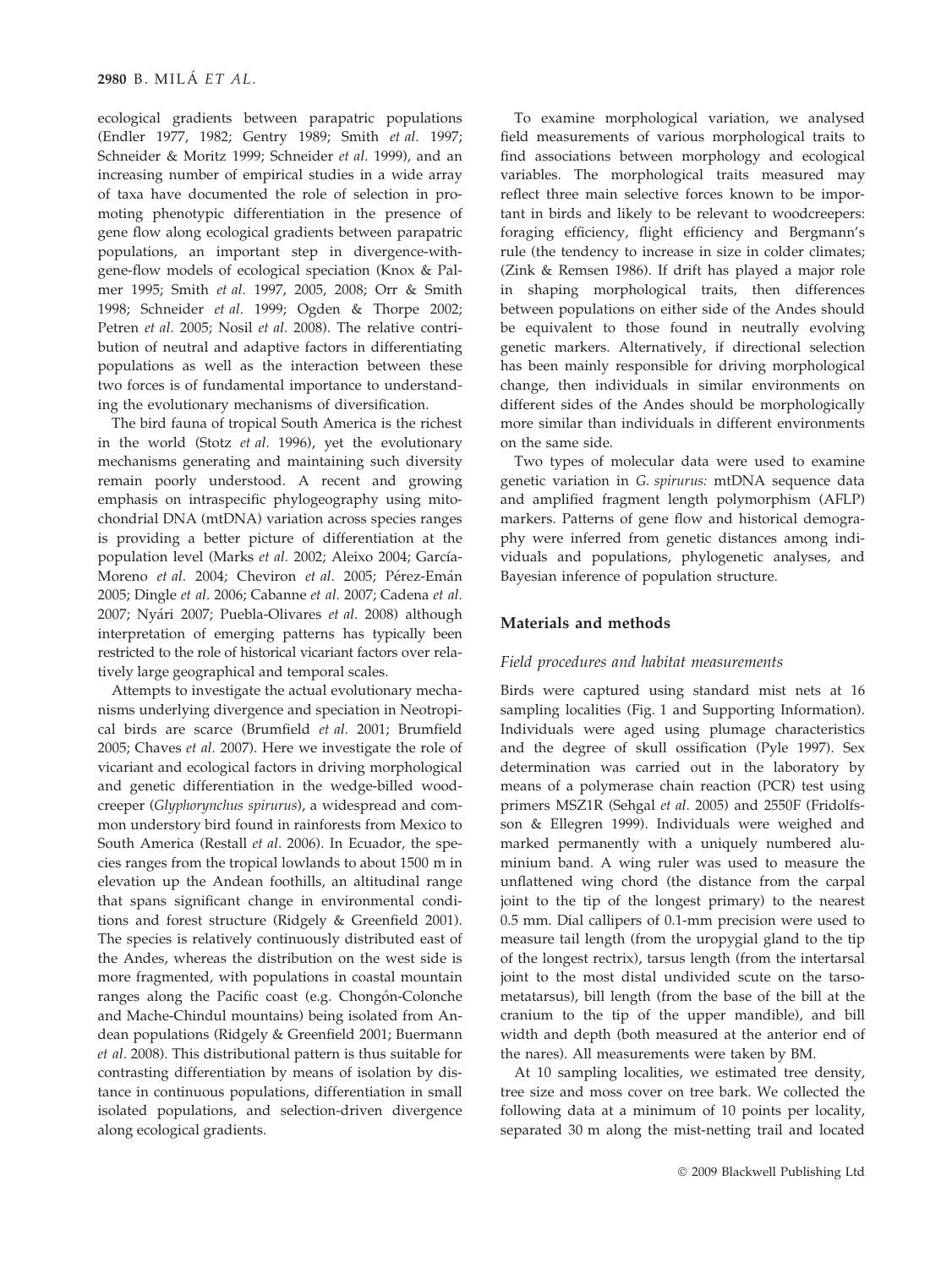

Fig. 1 Altitudinal distribution of sampling sites on both sides of the Andes. See Fig. 4 for a two-dimensional overhead depiction of sampling localities.

10 m off the trail in a random perpendicular direction: in a circle of 5-m radius, each tree with a diameter at breast height (DBH) above 10 cm was counted, measured with a DBH tape, and visually assigned a mosscover value. The moss-cover value ranged from 0 (no moss) to 10 (completely covered by moss) and was scored in a 50-cm band around the tree at breast height. Moss and DBH data were collected on a total of 1174 trees measured at 113 points in 10 different locations (BI, LA, SU, RC, MA, BA, HO, CU, SA and TI; Fig. 1), spanning the entire altitudinal gradient on both slopes. A single observer (BM) estimated moss cover on all trees.

To analyse moss abundance, we run a mixed model analysis of covariance (ANCOVA) with Andean side, elevation and their interaction as fixed effects. Nonindependence of abundance data gathered at different localities and points was accounted for by entering locality, and point nested in locality, as random effects into the model. Prior to analysis, moss abundance was angular transformed to meet the assumptions of the applied models (Sokal & Rohlf 1981).

For the analyses of tree density, we first calculated average tree density for each sampling point  $(n = 113)$ and run a mixed model ANCOVA with Andean side, elevation and the interaction as fixed effects, and locality as random effect. Prior to analysis, tree density was transformed to meet the model assumptions (transformed density = density $^{0.2}$ ).

#### Morphological analysis

We analysed variation in morphological traits along the gradient by means of a generalized linear model (GLM) with Andean side (east vs. west) and sex as fixed factors, and elevation and structural body size (see below) as covariates. For testing Bergmann's rule, we used structural body size as the dependent variable. In order to account for the nonindependence of individual measurements within a locality, we entered population (sampling site) as a random factor in both analyses. Nonsignificant parameters were backward eliminated until the best model was obtained.

Structural body size was assessed by means of a principal components analysis (PCA) on the correlation matrix of six morphological traits (wing length, tail length, tarsus length, bill length, bill width and bill depth). The PCA yielded high factor loadings on the first principal component (Table S1), and PC1 values were subsequently used as an index of overall size and introduced as a covariate in the GLM. To avoid statistical dependency between the dependent variable and the PC1, we ran separate PCAs. In these analyses, we run a PCA with all covariates except the dependent variable, and used the resulting PC1 as the covariate in the GLM to run the model on the dependent variable.

Only adult individuals of known sex were used. Adults were defined as those individuals that had undergone at least one complete basic (postnuptial) moult (i.e. were at least 1 year old) and had thus attained full size in morphological traits at the time of capture. Some of the variables were transformed prior to analyses to meet model assumptions. Model assumptions such as normality of the residuals and homogeneity of variances were met for all presented models. Significance levels were two-tailed.

Morphological divergence among sites was computed as the Euclidean distance between population mean values of normalized measurements following Smith et al. (2005).

## mtDNA sequencing and analysis

We extracted genomic DNA from blood samples using a Qiagen<sup>™</sup> extraction kit and followed the recommended protocol. We used the PCR to amplify 639 bp of the NADH dehydrogenase subunit 2 (ND2) gene with primers L5216 and H6313 (Sorenson et al. 1999). PCR cycles were as follows: 3-min denaturation at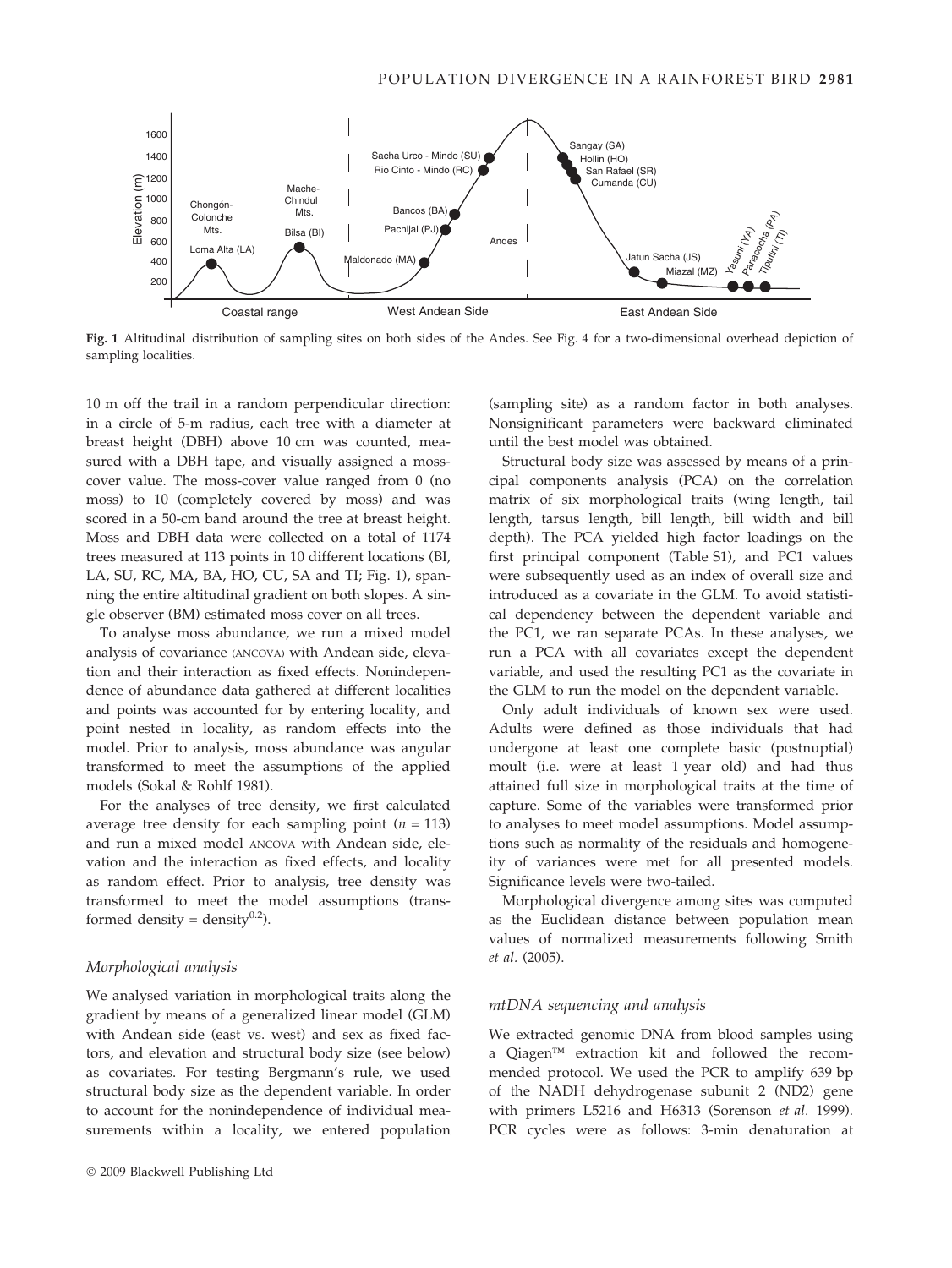94 °C followed by 36 cycles of 94 °C for 30 s, 50 °C for 45 s, and 72  $\degree$ C for 45 s, with a final extension of 5 min at 72 °C. Products were purified with an Ultra-Clean<sup>™</sup> (MoBio Labs.) PCR purification kit and run in a dydeoxy-terminator cycle-sequencing reaction using a CEQ cycle sequencing kit by Beckman-Coulter. Products of this reaction were purified with an ethanol precipitation and sequenced in a Beckman-Coulter CEQ 2000 automated sequencer. Sequences were automatically aligned using Sequencher 4.1. (GeneCodes) and variable sites were checked visually for accuracy. Sequences were unambiguously translated into their amino acid sequence and no double peaks were observed. All unique sequences used in this study have been deposited in GenBank under Accession nos FJ848676– FJ848704.

Population structure was deduced with an analysis of molecular variance (AMOVA) using Arlequin 3.1 (Excoffier *et al.* 2005). AMOVA uses the frequencies of haplotypes and the number of mutations among them to test the significance of the variance components associated with various hierarchical levels of genetic structure (within populations, among populations within groups, and among groups) by means of nonparametric permutation methods (Excoffier et al. 1992). We generated a matrix of  $F_{ST}$ -values among populations and tested for differentiation between groups with an exact test of population differentiation (Raymond & Rousset 1995a) using 10 000 Markov chain steps in Arlequin 3.1.

To test for past sudden changes in effective population size, we used Fu's  $F_s$ -test of neutrality (Fu 1997), which detects departures from neutrality in scenarios characterized by an excess of rare alleles and young mutations in nonrecombining sequences. We used Arlequin 3.1 to generate values of  $F_s$  and interpreted significant and large negative values of  $F_s$  as an excess of recent mutations indicating a recent expansion in population size (Fu 1997; Ramos-Onsins & Rozas 2002). To test the premise that variation in the ND2 gene is selectively neutral, we conducted a McDonald–Kreitman test (McDonald & Kreitman 1991) by comparing the eastern and western Andean lineages of Glyphorynchus spirurus in the program DnaSP (Rozas et al. 2003). The test compares the ratio of fixed synonymous (SF) to replacement (RF) substitutions to the ratio of polymorphic synonymous (SP) to replacement (RP) substitutions and uses a two-tailed Fisher's exact test to detect significant departures from neutrality.

A phylogeny of ND2 haplotypes using Bayesian analysis was constructed with MrBayes v. 3.1.2 (http:// mrbayes.csit.fsu.edu/) (Huelsenbeck et al. 2001) using the model of sequence evolution that best fit the data (GTR+G) according to MrModelTest (Nylander 2004), and partitioning sites by codon position. Two Markov

chains were run simultaneously for 2 million generations and sampled every 100 generations. Trees generated prior to stationarity were excluded, and a consensus topology was obtained from the last 30 001 trees in the chain. We confirmed Markov chain Monte Carlo chain convergence using TRACER 1.3 (Rambaut & Drummond 2003). We also constructed a network of haplotypes using the reduced median-joining algorithm in the program NETWORK v. 4.5.1.0 (Forster et al. 2007).

## AFLP profiling and analysis

Amplified fragment length polymorphism profiles were generated using a protocol modified slightly from (Vos et al. 1995). Whole genomic DNA was digested with restriction enzymes EcoRI and MseI and fragments were ligated to oligonucleotide adapters with T4 DNA ligase. A random subsample of fragments was obtained through a preselective amplification using primers E-t and M-c, followed by three selective amplifications using primer pairs E-tag/M-cga, E-tgc/M-cga and E-tgc/M-cgt, with each E primer fluorescently labelled with 6FAM dye. Twelve pairs of selective amplification primers were tried, but only the pairs producing repeatable and unambiguously scorable profiles were used in the analysis. Selectively amplified fragments were run in an ABI 3700 genetic analyser with a LIZ500 size standard. Peaks were visualized using GeneMapper 3.7 and scored manually, with individuals and populations randomized to avoid observer bias. Only unambiguously scorable loci and individuals were included in the analysis and peaks found in <2% of individuals were excluded. Methodological error rate was assessed by running a subset of 10 individuals twice from the preselective amplification step. The average per-locus error rate for the AFLP data, measured as recommended by Bonin et al. (2004), was 1.8%, a rate comparable to that of other AFLP studies in birds (Milá et al. 2008; Smith et al. 2008).

We estimated allelic frequencies using Zhivotovsky's (1999) Bayesian method with uniform prior distributions, and Nei's distances and  $F_{ST}$ -values where then calculated using the method by Lynch & Milligan (1994) as implemented in the program AFLP-SURV v. 1.0 (Vekemans et al. 2002). To test for isolation by distance and to compare genetic and morphological distances, we also computed genetic distances as  $F_{ST}/(1 - F_{ST})$ as recommended by (Rousset 1997) using GENEPOP 4.0 (Raymond & Rousset 1995b).

To assess genetic structure among samples, we conducted a principal coordinate analysis on a genetic distance matrix generated from the binary presence– absence matrix as implemented in GENALEX 6.0 (Peakall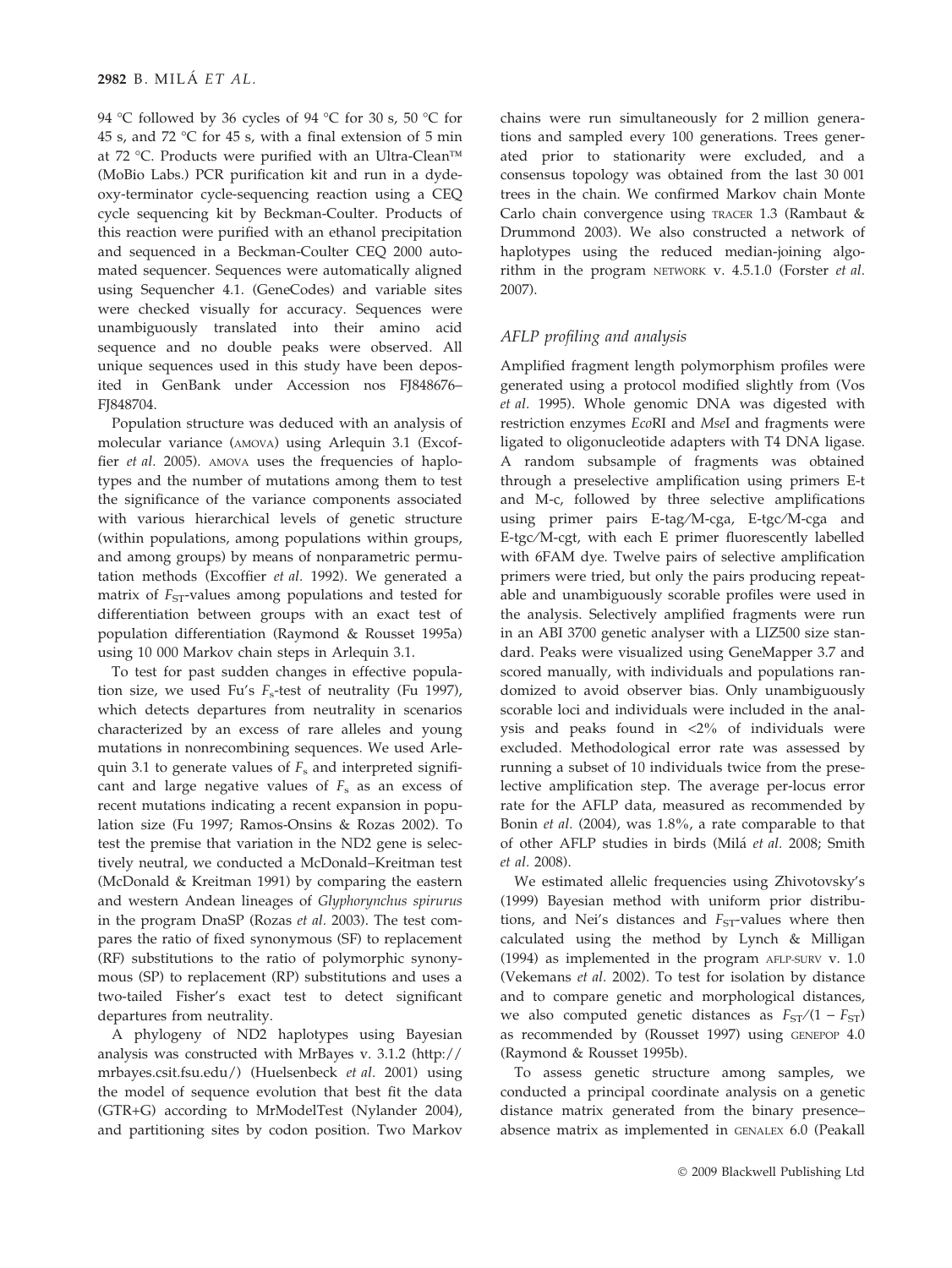& Smouse 2006). We also examined the patterns of population structure using the assignment probability test in the program Structure 2.2 (Pritchard et al. 2000). This program uses Bayesian inference to generate posterior probabilities of assignment of individuals to each of a given number of populations (K) independently of sampling site. As recommended for dominant markers, we applied a model of no admixture with correlated allele frequencies (Pritchard & Wen 2004) and the optimal value of K was calculated following the method by Evanno et al. (2005).

Detection of loci potentially under selection was conducted by plotting  $F_{ST}$  against heterozygosity under the assumption of Hardy–Weinberg equilibrium to identify significant outlier loci using the program DFDIST (Beaumont & Nichols 1996). Significance values at the 95% level for outlier loci were obtained by generating a null distribution of  $F_{ST}$ -values based on 50 000 simulated loci with a mean  $F_{ST}$  equivalent to the 'neutral' mean  $F_{ST}$  of the empirical distribution, which was obtained by trimming the  $10\%$  highest and lowest  $F_{ST}$ -values (Beaumont & Nichols 1996; Bonin et al. 2006).

## Results

#### Habitat variables

There was a significant effect of elevation and Andean side on moss abundance [elevation:  $F_{1,1058} = 191.374$ ,  $P < 0.0001$ , 7.6% variance explained, estimate:  $0.0007 \pm 0.00005$ ; side:  $F_{1,1058} = 4.124$ ,  $P = 0.0425$ ,  $0.2\%$ variance explained, estimate(east):  $-0.041 \pm 0.02$ ], as well as a significant interaction between elevation and side  $[F_{1,1058} = 4.399, P = 0.036, 0.2\%$  variance explained, estimate(east):  $-0.0001 \pm 0.0005$ , Fig. 2A]. There were highly significant differences between localities explaining 2.8% of the variance  $(F_{9,103} = 4.090, P < 0.001)$ , and there were no significant differences between sampling points ( $F_{103,1058}$  < 0.001,  $P = 1.000$ ). Including tree diameter as a covariate into the analysis did not change the results (interaction  $F_{1,1057} = 4.318$ ,  $P = 0.038$ , 0.2% variance explained). With respect to tree density, there were significant differences between eastern and western Andean sides  $[F_{1,102} = 7.116, P = 0.009, estimate(east):$  $-0.097 \pm 0.037$ , Fig. 2C] but not with elevation  $(F_{1,101} = 1.545, P = 0.217)$  and the interaction between the two was not significant ( $F_{1,100} = 0.037$ ,  $P = 0.848$ ). Differences between localities were highly significant  $(F_{9,102} = 9.120, P < 0.001).$ 

#### Variation in morphological traits

The GLM analysis of morphological variables revealed clear spatial patterns of morphological differentiation in Glyphorynchus spirurus. A significant effect of elevation was detected in three foraging-related traits: tarsus length, bill width and bill depth (Table 1), all of them becoming larger with elevation relative to overall body size.

Although we did not investigate the fitness consequences of these morphological differences, the close association between elevation and moss cover along the altitudinal gradient (Fig. 2A) suggests a role for moss in driving this pattern at least partially, especially with respect to tarsus length (Fig. 2B). Because moss data were only available from 10 of 16 sites and given the tight correlation between moss cover and elevation, the latter was used in the model instead of moss abundance. Substituting moss abundance for elevation in a similar model but using only the reduced number of sites for which moss data were available, provided very similar results (Table S2).

In contrast to foraging-related traits, no elevation effect was present for flight-related traits such as wing length and tail length, for which a large amount of variance was explained by sex differences and an Andean slope effect (Table 1). The highly significant differences in tree density found on each side of the Andes (about double in the west than in the east, Fig. 2C) independently of elevation, and its negative relationship with wing length (Fig. 2D), suggests that flight-related traits may be influenced by flight distance among trees rather than altitude.

Finally, structural body size (introduced in the model as the PC1 values from a PCA) explained a nonsignificant amount of variance in all traits except bill depth (3.8%; Table 1), indicating that the observed differences in size and shape are not due to allometry. In agreement with Bergmann's rule, structural body size (represented by PC1 of all traits) showed a significant increase with elevation in a GLM (elevation:  $F_{1,136} = 12.311$ ,  $P < 0.001$ , 5.64% of variance explained; sex:  $F_{1,136} = 54.350$ ,  $P < 0.001$ , 24.91% of variance explained).

## Population genetic structure and gene flow

mtDNA variation. Sequencing of the 639-nucleotide fragment of the ND2 gene in 162 individuals resulted in 29 haplotypes sampled (54 substitution sites, 9 transversions, 45 transitions and no indels). Average absolute pairwise divergence between populations across the Andes was  $44.58$  bp (SD = 0.70), or 6.98%, and values within each side of the Andes were much lower (East: 2.61 bp,  $SD = 1.93$ , 0.41%; West: 2.02 bp,  $SD = 0.50$ , 0.32%; Table 2). Genetic differentiation across the Andes was high ( $F_{ST} = 0.948$ ,  $P < 0.0001$ ), and lower but significant between the coastal range and the west Andean slope ( $F_{ST}$  = 0.088,  $P < 0.014$ ) (Table 2). Haplotype diversity indices where relatively similar across sites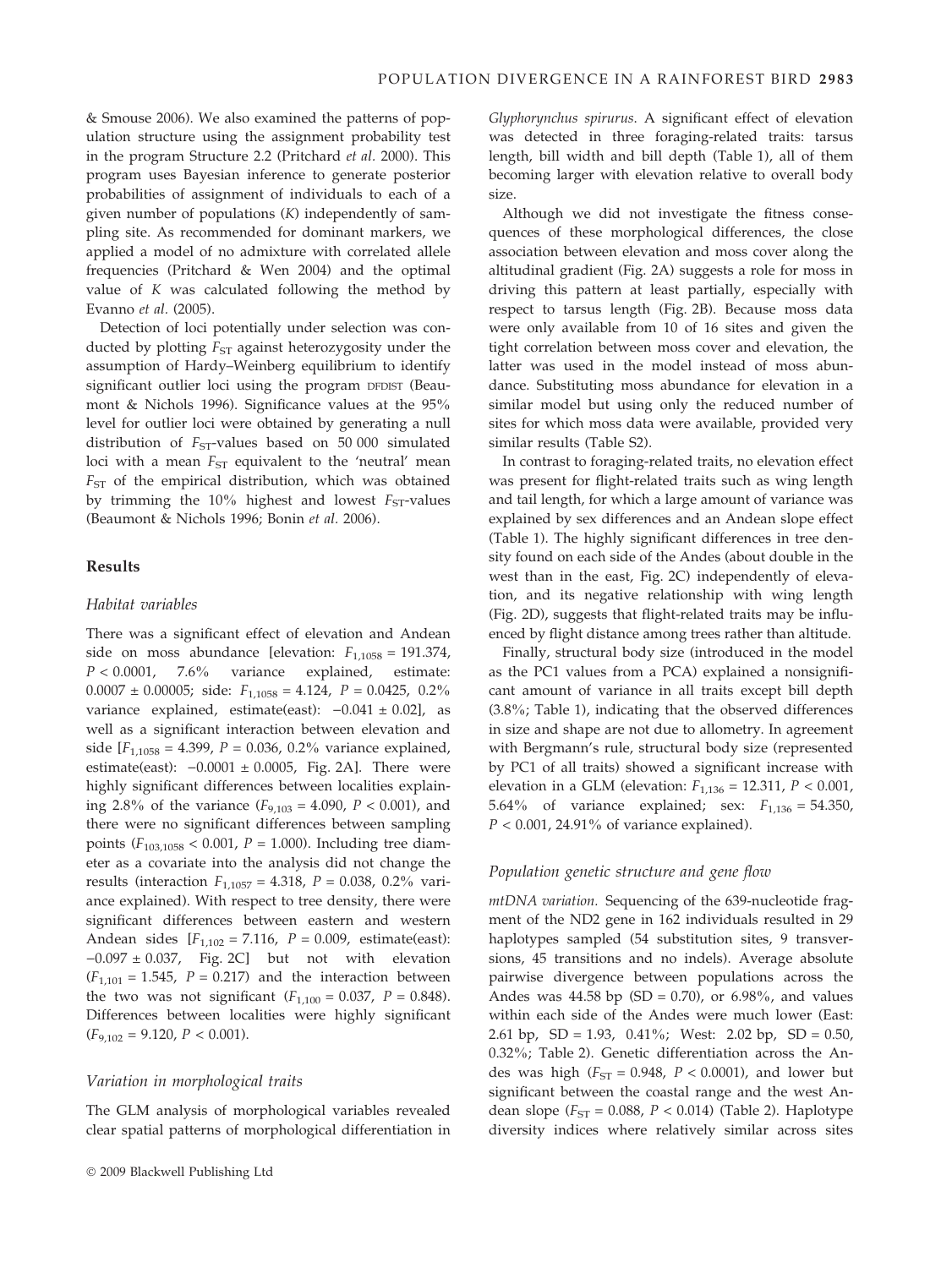

Fig. 2 Relationship between morphological traits and environmental variables in Glyphorynchus spirurus. Bars correspond to standard errors around mean values. (A) Relationship between moss abundance and elevation on both Andean sides. (B) Relationship between tarsus length and elevation. (C) Tree density on both sides of the Andes. (D) Wing length on both sides of the Andes, showing a negative relationship with tree density in (C).

except for two sites where a single haplotype was found (Jatun Sacha and Loma Alta; Table 3). Nucleotide diversity was an order of magnitude higher in Pañacocha than in other sites due to the presence of haplotypes from two widely divergent mtDNA lineages found there (see below).

A haplotype phylogeny based on Bayesian inference revealed the presence of three main clades (Fig. 3A). Two clades correspond to eastern and western sides of the Andes, and a third unresolved clade is formed by haplotypes G and G2 (sampled at Pañacocha). In order to determine the affinity of these G haplotypes to those in other parts of the G. spirurus range not included in our study, we aligned our ND2 sequences to those in the study by Marks et al. (2002), available in GenBank. The alignment of our sequences (trimmed to 337 bp to match the GenBank accessions) and those from Marks et al. (2002) revealed that our eastern clade sequences cluster with those from the Napo region of Ecuador (AY096979–82) reported in Marks et al. (2002), those in our western clade cluster with sequences from the Ecuadorian Chocó (AY096970), Panama (AY096969) and

Costa Rica (AY096966), and the G1 and G2 haplotypes cluster with sequences from the Napo region of Peru (AY096973–75).

The mtDNA data revealed a low degree of structure within either side of the Andes, with most haplotypes within each region being widespread (Fig. 4) and diverging by a single nucleotide (Fig. 3B), thus suggesting either shared ancestral polymorphism (and incomplete lineage sorting) or high levels of historical gene flow between localities. An AMOVA grouping all samples into east and west of the Andes revealed that most of the variability in mtDNA sequence variation was explained by the Andean barrier ( $\Phi_{ct} = 96.48\%$ ,  $P < 0.001$ ), with a negligible amount of variance being explained by the between-populations-within-groups and between-populations components of variance  $(\Phi_{\rm sc} = 0.59\%, P < 0.001; \Phi_{\rm st} = 2.92\%, P < 0.001)$ . Variation within the east was explained mostly by the within-population component of variance ( $\Phi_{ct} = 3.41\%$ ,  $P = 0.217$ ;  $\Phi_{\text{sc}} = 12.74\%$ ,  $P = 0.014$ ;  $\Phi_{\text{st}} = 83.85\%$ ,  $P = 0.003$ ) when samples were grouped into foothill and lowland groups. A similar pattern was obtained in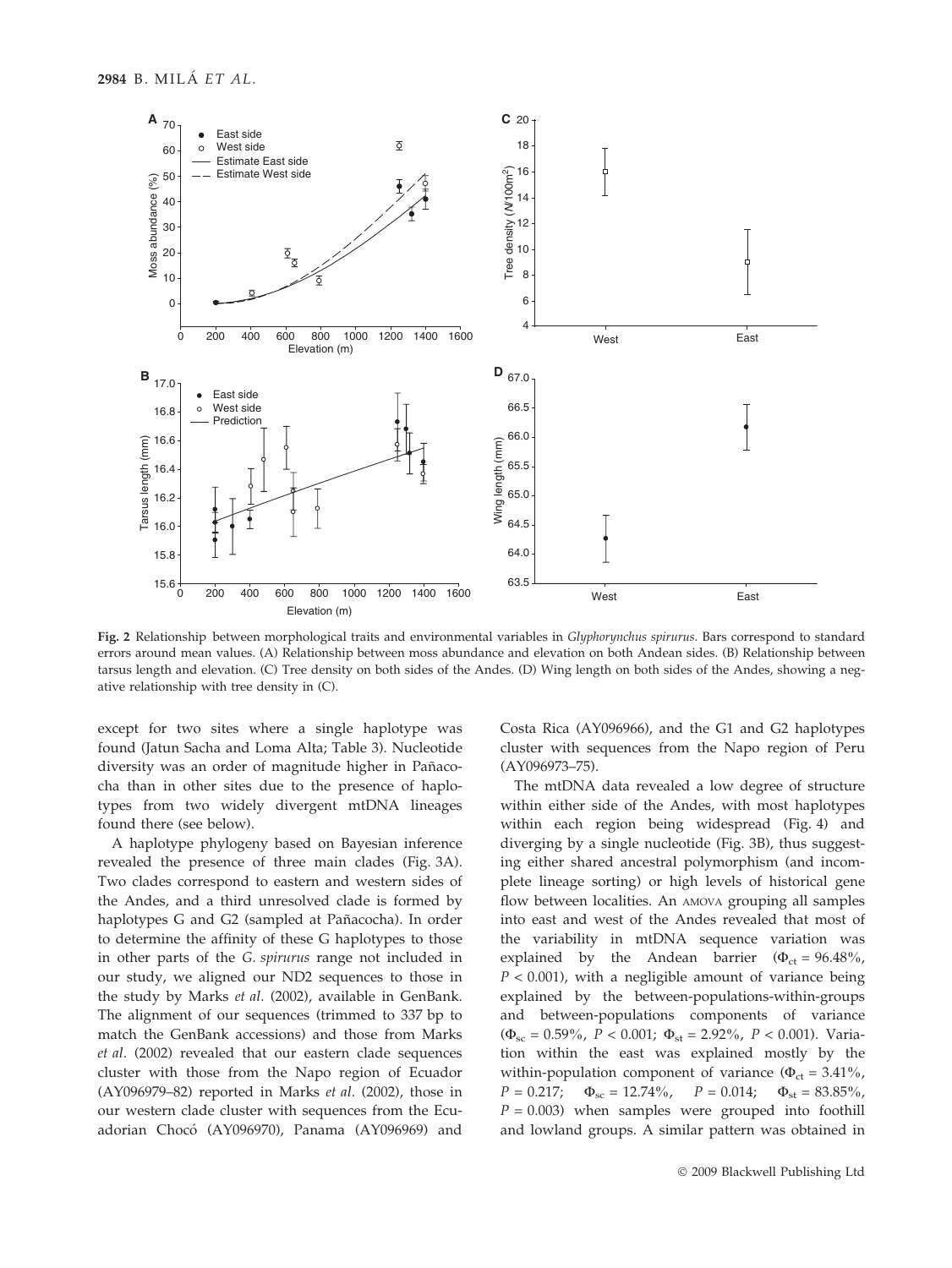| Trait         | Effect                  | Test statistic           | Percentage<br>variance explained |
|---------------|-------------------------|--------------------------|----------------------------------|
| Wing length   | Elevation               | $F_{1,148} < 0.000$      |                                  |
|               | Side                    | $F_{1,148} = 14.098***$  | 3.54                             |
|               | <b>Sex</b>              | $F_{1,148} = 171.108***$ | 43.02                            |
|               | $Side \times Sex$       | $F_{1.148} = 6.789**$    | 1.71                             |
|               | Body size               | $F_{1,133} = 2.765$      |                                  |
| Tail length   | Elevation               | $F_{1.138} = 0.748$      |                                  |
|               | Side                    | $F_{1,138} = 23.345***$  | 6.51                             |
|               | <b>Sex</b>              | $F_{1,138} = 146.893***$ | 40.98                            |
|               | Side $\times$ Elevation | $F_{1,138} = 5.234*$     | 1.46                             |
|               | Body size               | $F_{1,133} = 0.912$      |                                  |
| Tarsus length | Elevation               | $F_{1.151} = 24.936***$  | 17.22                            |
|               | Side                    | $F_{1,150} = 3.721$      |                                  |
|               | Sex                     | $F_{1,151} = 24.936***$  | 11.02                            |
|               | Body size               | $F_{1,133} = 0.603$      |                                  |
| Bill length   | Elevation               | $F_{1,136} = 1.879$      |                                  |
|               | Side                    | $F_{1.135} = 1.082$      |                                  |
|               | <b>Sex</b>              | $F_{1.134} = 0.164$      |                                  |
|               | Body size               | $F_{1,137} = 3.207$      |                                  |
| Bill width    | Elevation               | $F_{1,153} = 4.945*$     | 2.76                             |
|               | Side                    | $F_{1,134} = 0.844$      |                                  |
|               | <b>Sex</b>              | $F_{1,152} = 0.144$      |                                  |
|               | Body size               | $F_{1,135} = 2.248$      |                                  |
| Bill depth    | Elevation               | $F_{1,134} = 18.860***$  | 9.57                             |
|               | Side                    | $F_{1,134} = 21.520***$  | 10.92                            |
|               | <b>Sex</b>              | $F_{1,133} = 0.845$      |                                  |
|               | Side $\times$ Elevation | $F_{1,134} = 12.626***$  | 6.40                             |
|               | <b>Body size</b>        | $F_{1,134} = 7.448**$    | 3.78                             |

Table 1 Variation in morphological traits of Glyphorynchus spirurus. Backward eliminated parameters in a generalized linear model are shown, with the parameters kept in the final model shown in bold face. The variable 'side' corresponds to the east or west side of the Andes

 $*P < 0.05$ ,  $*P < 0.01$ ,  $*P < 0.001$ .

Table 2 Mitochondrial DNA (ND2 gene) uncorrected pairwise genetic distances (above diagonal), within-population genetic distances (along diagonal, italic), and  $F<sub>ST</sub>$ -values (below diagonal) among *Glyphorynchus spirurus* populations east (SR, HO, CU, SA, MZ, JS, PA, TI and YA) and west of the Andes (SU, RC, BA, PJ, MA, BI and LA). See Fig. 1 and Table 1 for sampling site codes

|           | SR      | HO   | <b>CU</b> | SA      | MZ      | <b>JS</b> | PА   | TI      | YA   | SU    | RC      | BA      | PI    | МA    | BI    | LA    |
|-----------|---------|------|-----------|---------|---------|-----------|------|---------|------|-------|---------|---------|-------|-------|-------|-------|
| SR        | 2.20    | 2.10 | 1.87      | 2.24    | 3.15    | 2.00      | 5.99 | 1.76    | 1.80 | 44.96 | 44.80   | 45.60   | 44.93 | 44.80 | 44.54 | 44.60 |
| HO        | 0.24    | 1.26 | 1.32      | 1.12    | 2.65    | 0.86      | 5.96 | 1.11    | 1.14 | 44.89 | 44.72   | 45.52   | 44.86 | 44.72 | 44.46 | 44.52 |
| <b>CU</b> | 0.11    | 0.04 | 1.27      | 1.43    | 2.48    | 1.18      | 5.65 | 1.04    | 1.09 | 44.55 | 44.38   | 45.18   | 44.52 | 44.38 | 44.12 | 44.18 |
| SA        | 0.52    | 0.17 | 0.38      | 0.59    | 2.97    | 0.33      | 6.30 | 1.31    | 1.25 | 45.59 | 45.42   | 46.22   | 45.56 | 45.42 | 45.16 | 45.22 |
| MΖ        | 0.11    | 0.25 | 0.14      | 0.54    | 3.50    | 2.75      | 6.62 | 2.16    | 2.19 | 44.39 | 44.15   | 44.88   | 44.25 | 44.30 | 43.91 | 43.75 |
| JS        | 0.40    | 0.08 | 0.31      | $-0.04$ | 0.36    | 0.00      | 6.07 | 1.06    | 1.00 | 45.36 | 45.20   | 46.00   | 45.33 | 45.20 | 44.94 | 45.00 |
| PA        | $-0.03$ | 0.15 | 0.05      | 0.25    | $-0.03$ | 0.07      | 9.18 | 5.51    | 5.62 | 43.44 | 43.24   | 44.00   | 43.36 | 43.32 | 42.99 | 42.93 |
| TI        | 0.25    | 0.06 | 0.01      | 0.47    | 0.18    | 0.46      | 0.10 | 0.81    | 0.83 | 44.37 | 44.19   | 44.97   | 44.31 | 44.23 | 43.93 | 43.94 |
| YA        | 0.17    | 0.03 | $-0.01$   | 0.42    | 0.08    | 0.42      | 0.05 | $-0.04$ | 0.93 | 44.50 | 44.30   | 45.06   | 44.42 | 44.38 | 44.05 | 44.00 |
| SU        | 0.95    | 0.97 | 0.96      | 0.98    | 0.95    | 0.97      | 0.86 | 0.97    | 0.96 | 2.04  | 2.53    | 2.32    | 2.79  | 1.78  | 1.56  | 1.45  |
| RC        | 0.94    | 0.97 | 0.96      | 0.98    | 0.93    | 0.96      | 0.83 | 0.97    | 0.96 | 0.06  | 2.80    | 2.20    | 2.27  | 2.48  | 2.14  | 1.80  |
| BA        | 0.95    | 0.97 | 0.97      | 0.98    | 0.94    | 0.97      | 0.82 | 0.98    | 0.97 | 0.07  | 0.17    | 2.33    | 2.25  | 2.30  | 1.94  | 1.50  |
| PI        | 0.95    | 0.97 | 0.96      | 0.98    | 0.93    | 0.96      | 0.83 | 0.97    | 0.96 | 0.17  | $-0.21$ | $-0.12$ | 2.67  | 2.77  | 2.42  | 2.00  |
| MA        | 0.96    | 0.97 | 0.97      | 0.98    | 0.95    | 0.97      | 0.86 | 0.97    | 0.97 | 0.07  | 0.11    | 0.13    | 0.22  | 1.78  | 1.49  | 1.60  |
| BI        | 0.97    | 0.97 | 0.97      | 0.98    | 0.97    | 0.98      | 0.88 | 0.98    | 0.98 | 0.00  | 0.17    | 0.20    | 0.29  | 0.04  | 1.11  | 0.81  |
| LA        | 0.98    | 0.98 | 0.98      | 0.99    | 0.98    | 1.00      | 0.86 | 0.99    | 0.99 | 0.25  | 0.34    | 0.41    | 0.40  | 0.41  | 0.23  | 0.00  |

the west when samples were grouped into Andean (SU, RC, BA, PJ and MA) and Coastal Range (BI and LA) groups ( $\Phi_{ct} = 5.30\%$ ,  $P = 0.274$ ;  $\Phi_{sc} = 8.38\%$ ,  $P = 0.008$ ;  $\Phi_{st} = 86.32\%$ ,  $P = 0.013$ ). However, despite the low  $\Phi_{ct}$ 

value, an exact test of population differentiation was significant for the west Andes vs. Coastal Range comparison ( $P < 0.001$ ), which is consistent with the significant  $F_{ST}$ -value reported above.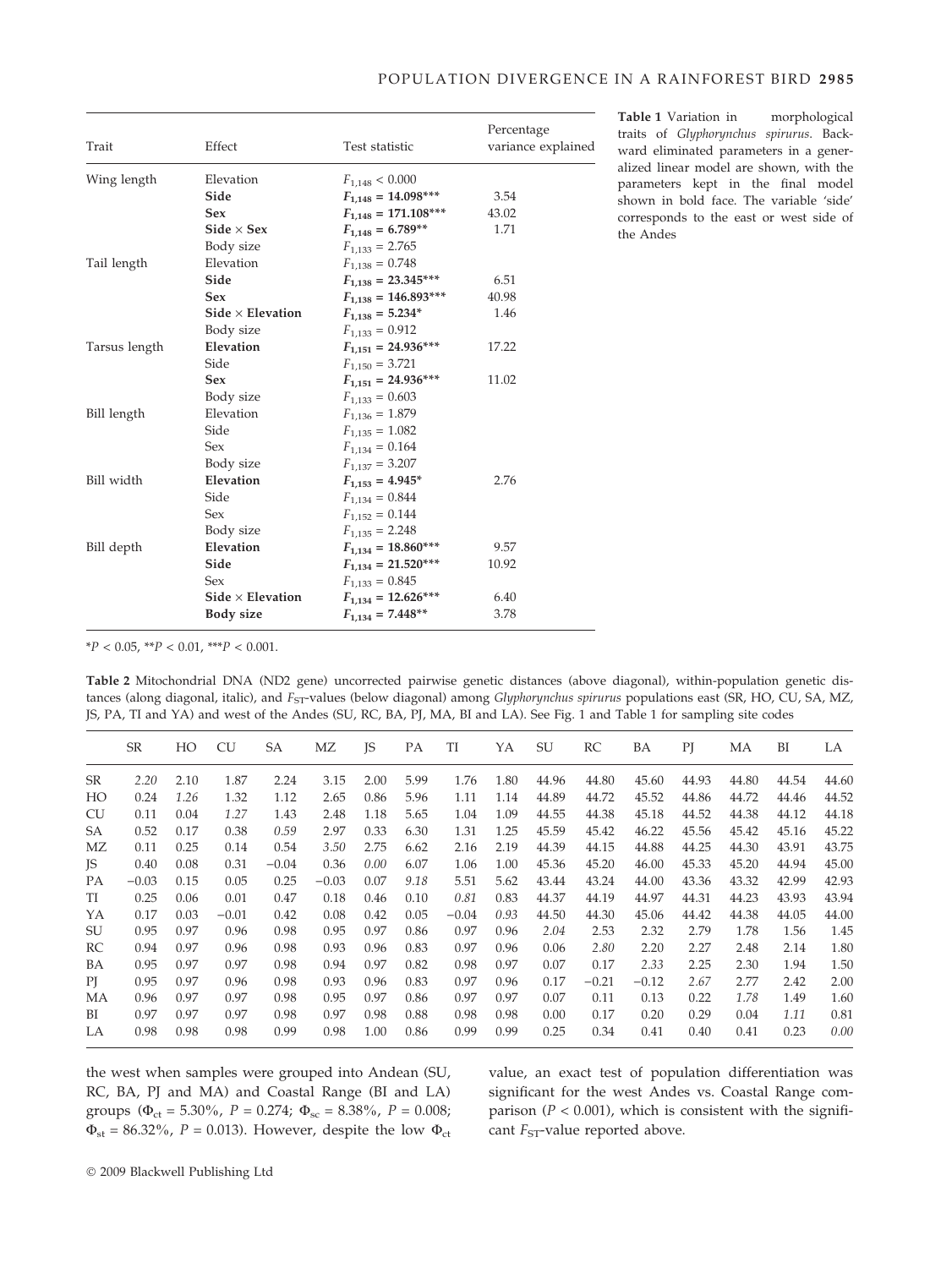| Site                  | Elevation<br>(m) | $\boldsymbol{n}$ | h                 | π                   |
|-----------------------|------------------|------------------|-------------------|---------------------|
|                       |                  |                  |                   |                     |
| East of Andes         |                  | 102              | $0.792 \pm 0.028$ | $0.0042 \pm 0.0025$ |
| Tiputini (TI)         | 400              | 16               | $0.600 \pm 0.127$ | $0.0013 \pm 0.0011$ |
| Yasuní (YA)           | 400              | 8                | $0.750 \pm 0.139$ | $0.0015 \pm 0.0013$ |
| Pañacocha (PA)        | 400              | 15               | $0.791 \pm 0.105$ | $0.0144 \pm 0.0079$ |
| Jatun Sacha (JS)      | 400              | $\overline{4}$   | $0.000 \pm 0.000$ | $0.0000 \pm 0.0000$ |
| Miazal (MZ)           | 300              | $\overline{4}$   | $0.500 \pm 0.265$ | $0.0055 \pm 0.0042$ |
| Sangay (SA)           | 1375             | 18               | $0.451 \pm 0.117$ | $0.0009 \pm 0.0009$ |
| Cumandá (CU)          | 1323             | 11               | $0.855 \pm 0.066$ | $0.0020 \pm 0.0015$ |
| Hollín (HO)           | 1320             | 21               | $0.786 \pm 0.075$ | $0.0020 \pm 0.0014$ |
| San Rafael (SR)       | 1300             | 5                | $0.800 \pm 0.164$ | $0.0034 \pm 0.0026$ |
| West of Andes         |                  | 60               | $0.795 \pm 0.030$ | $0.0028 \pm 0.0018$ |
| Sacha Urco—Mindo (SU) | 1249             | 11               | $0.818 \pm 0.083$ | $0.0044 \pm 0.0022$ |
| Río Cinto—Mindo (RC)  | 1398             | 5                | $0.900 \pm 0.161$ | $0.0032 \pm 0.0032$ |
| Bancos (BA)           | 750              | $\overline{4}$   | $0.833 \pm 0.222$ | $0.0037 \pm 0.0030$ |
| Pachijal (PJ)         | 650              | 6                | $0.800 \pm 0.172$ | $0.0042 \pm 0.0030$ |
| Maldonado (MA)        | 405              | 10               | $0.733 \pm 0.120$ | $0.0028 \pm 0.0020$ |
| Bilsa (BI)            | 650              | 16               | $0.642 \pm 0.103$ | $0.0017 \pm 0.0013$ |
| Loma Alta (LA)        | 490              | 8                | $0.000 \pm 0.000$ | $0.0000 \pm 0.0000$ |

Table 3 Sample sizes, elevation, mtDNA haplotypic diversity (h) and nucleotide diversity  $(n)$  per sampling site

Variation in the ND2 gene was selectively neutral as determined by a McDonald–Kreitman test comparing eastern and western lineages (SF = 13, SP = 45, RF =  $6$ ,  $RP = 9$ , Fisher exact test,  $P = 0.195$ ; excluding 'G-clade':  $SF = 27$ ,  $SP = 21$ ,  $RF = 6$ ,  $RP = 8$ , Fisher exact test,  $P = 0.544$ ). Fu's  $F_s$ -test revealed evidence of a past population expansion east of the Andes  $(F_s = -8.167)$ ,  $P = 0.006$ ) but not on the west side ( $F_s = -0.523$ ,  $P = 0.446$ .

AFLP variation. One-hundred and thirty-six variable AFLP loci were unambiguously scored for 178 individuals. Each of the three primer pairs used (E-tag/M-cga, E-tgc/M-cga and E-tgc/M-cgt) contributed a similar number of markers (49, 41 and 46 respectively). The correlation between fragment sizes and allele frequencies was not significant (Pearson correlation coefficient = 0.0178,  $P = 0.837$ , suggesting that band size did not bias the pattern of polymorphism (Vekemans et al. 2002).

Population differentiation in AFLP loci across the Andes was high (mean  $F_{ST} = 0.41$ , SD = 0.05), yet low among sites in the east (mean  $F_{ST} = 0.04$ , SD = 0.03) and west side of the Andes (mean  $F_{ST} = 0.03$ ,  $SD = 0.03$ ) (Table 4). However, the coastal sites (Loma Alta and Bilsa) showed higher  $F_{ST}$ -values with respect to the west-Andean populations (0.18 and 0.09 respectively) (Table 4).

An analysis of genetic structure using Bayesian inference in the program Structure 2.2 yielded an optimal value of  $K = 2$ , which corresponds to the eastern and western slopes of the Andes (Fig. 5A). A subsequent analysis within each side yielded again optimal values of  $K = 2$  in both the east and the west. In the west, the two clusters corresponded to the coastal range populations (BI and LA) and the west Andean populations, whereas in the east no clear geographical structure was detected (Fig. 5B). Optimal values of K were obtained from the method by Evanno et al. (2005) and the corresponding plots of  $\Delta K$  vs. K are shown on Fig. S1.

A plot of the first two principal coordinates in a principal coordinate analysis identified not only the main east–west partition (Fig. 6A), but also considerable structure within the west side, with the two coastal range populations (Bilsa and Loma Alta) appearing separated not only from the West Andean populations but also from each other (Fig. 6B). Again, no significant structure was apparent in the east side (Fig. 6C). A Mantel test revealed a slight effect of isolation by distance in driving population divergence on the west side of the Andes ( $r = 0.147$ ,  $P = 0.003$ ) but not on the east side ( $r = -0.044$ ,  $P = 0.998$ ).

Adaptive genetic variation. Plots of  $F_{ST}$  vs. heterozygosity (not shown) failed to detect significant outliers among the 136 AFLP loci when comparing populations across habitats (foothills vs. lowlands). This indicates that none of the markers used was identified as being under selection or linked to a marker under selection.

## Combined morphological and genetic analysis

Bivariate plots of morphological divergence in tarsus length against genetic divergence showed that population comparisons across the altitudinal gradient (foothills vs. lowlands) tended to be more divergent than foothill– foothill and lowland–lowland comparisons, irrespective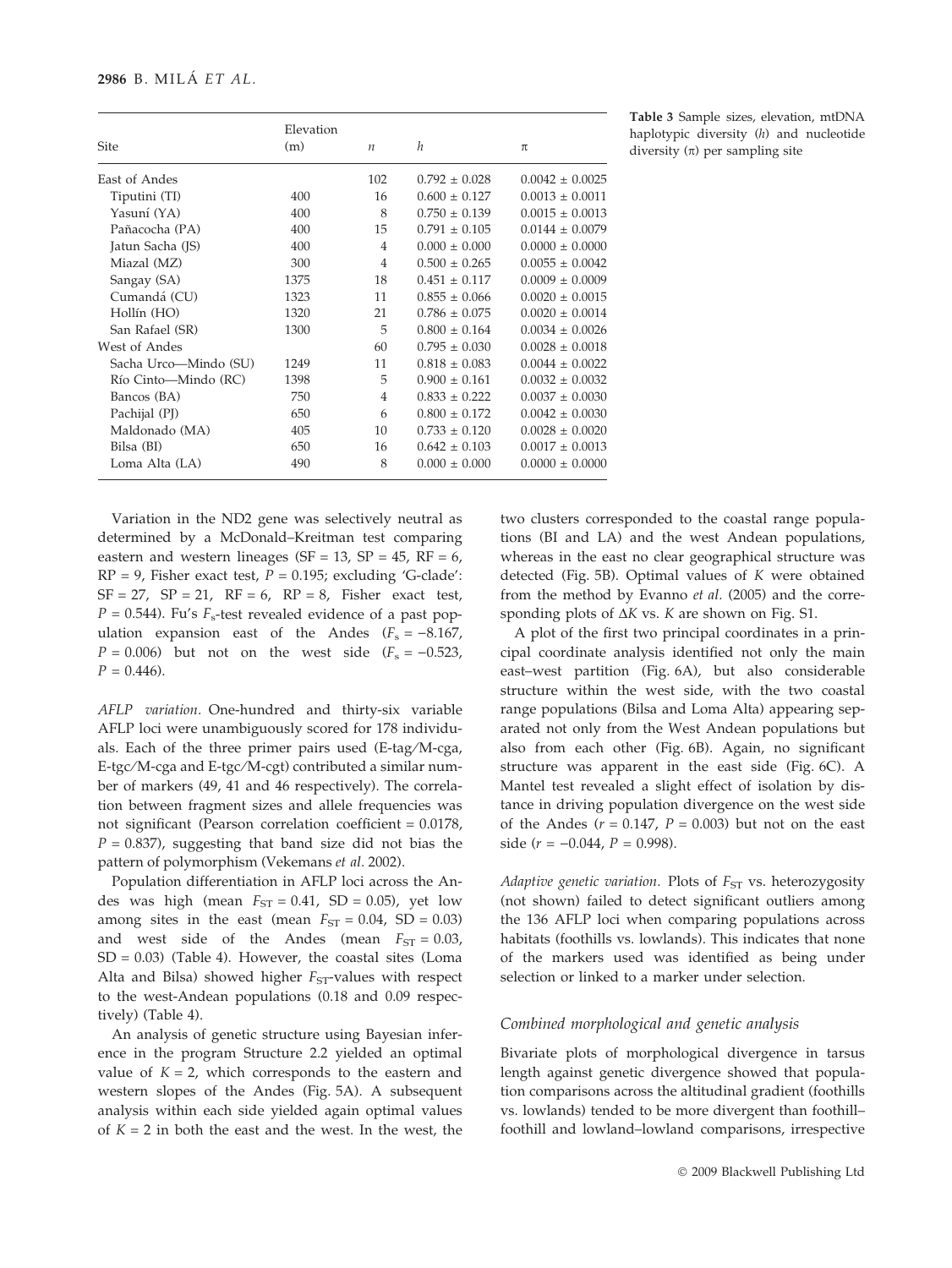

Fig. 3 Phylogenetic relationships among mtDNA haplotypes. (A) A phylogenetic tree based on Bayesian inference. Values above branches indicate the probability of node support if >95%. (B) Median-joining networks of haplotypes corresponding to each main mtDNA clade in the east (white circles) and west side of the Andes (shaded circles). Each circle represents a haplotype and its size is proportional to its total frequency. Branches represent a single nucleotide change and black circles correspond to unsampled haplotypes.

of the magnitude of genetic divergence (Fig. 7). This analysis was confined to populations in the east side of the Andes, where sufficient sampling sites were available that could be clearly assigned to foothill or lowland habitat. The average morphological divergence value in foothill–lowland comparisons was 1.01, in contrast to average values for foothill–foothill and lowland–lowland comparisons of 0.36 and 0.28 respectively.

# Discussion

#### Genetic structure

Genetic variation in the mitochondrial and genomic markers surveyed is consistent with the role of genetic drift in differentiating populations of Glyphorynchus spirurus across major geographical barriers to gene flow. As in other rainforest bird species (Chaves et al. 2007; Nyári 2007) the Andean cordillera represents an impassable barrier for G. spirurus as indicated by the complete geographical separation of eastern and western lineages based on both mtDNA and AFLP data. Divergence time between the two lineages is estimated at 3.21–0.81 Ma when applying a range of molecular clock calibrations for mtDNA coding regions [2.1% per Myr (Weir & Schluter 2008) to 8.3% (Warren et al. 2003)]. Although divergence estimates from single-locus data should be treated with caution, this estimate is consistent with the last stage of the uplift of the northern Andes in the late Pliocene, since c. 3 Myr BP (Gregory-Wodzicki 2000). However, whether the Andean uplift drove the split between existing Amazonian and trans-Andean Chocó populations, or instead the latter colonized the west side once the Andes were already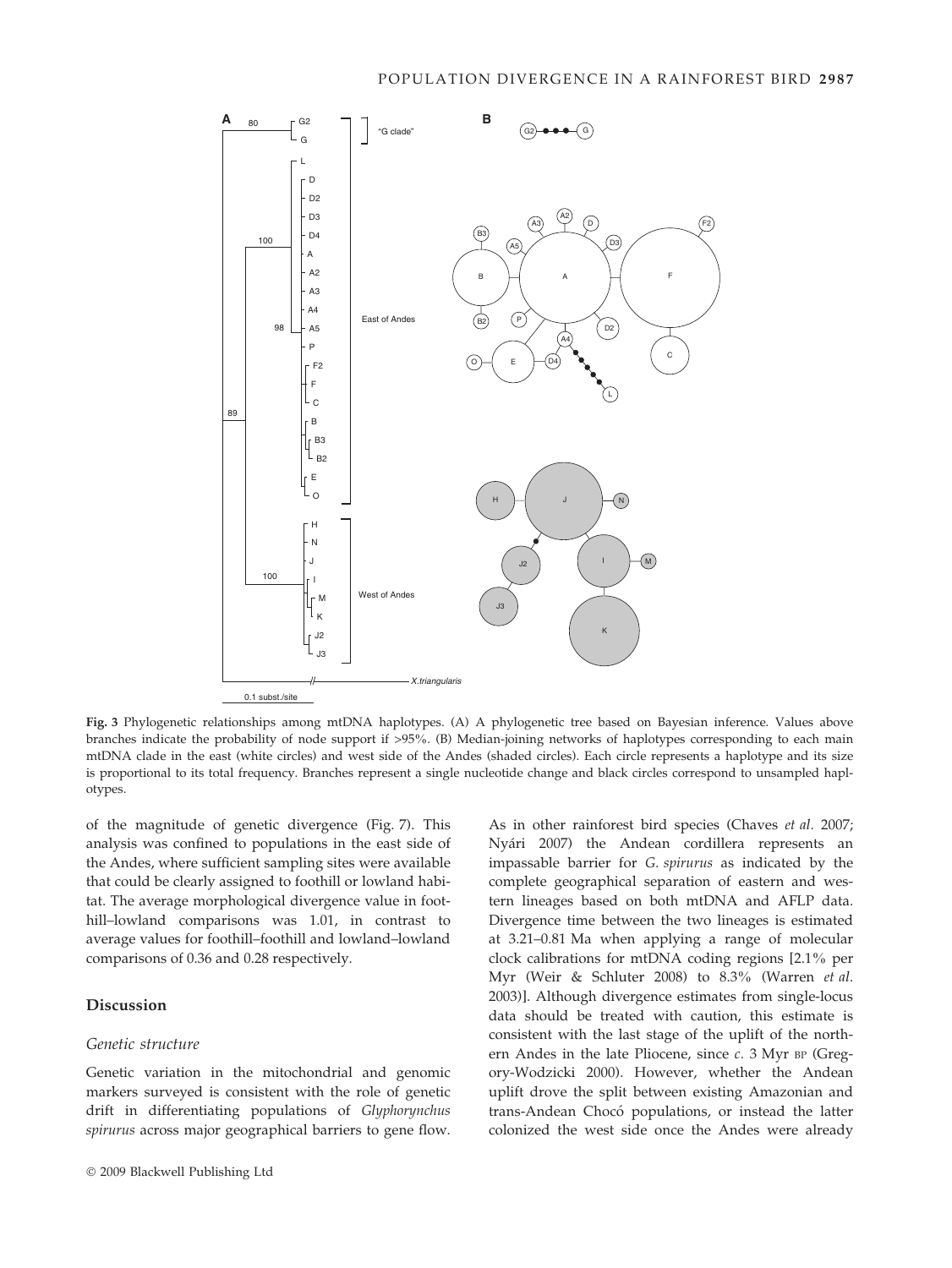

Fig. 4 Spatial distribution and diversity of mtDNA sequence variation in ND2 overlaid on a relief map of Ecuador. Pie diagrams represent haplotypes found at each sampling locality (black dots), and the size of the pie is proportional to the sample size. The Mindo site (MI) includes Río Cinto (RC) and Sacha Urco (SU). The blue line represents the Napo river.

| Table 4 Nei's genetic distances (above diagonal) and F <sub>ST</sub> -values (below diagonal) among populations of Glyphorynchus spirurus using |  |  |  |  |  |  |  |
|-------------------------------------------------------------------------------------------------------------------------------------------------|--|--|--|--|--|--|--|
| AFLP data                                                                                                                                       |  |  |  |  |  |  |  |

|           | BI           | LA       | BA       | МІ       | PI       | МA       | CU       | HO             | SA       | <b>SR</b> | <b>IS</b> | MΖ       | <b>PA</b> | TI       | YA    |
|-----------|--------------|----------|----------|----------|----------|----------|----------|----------------|----------|-----------|-----------|----------|-----------|----------|-------|
| BI        | $\mathbf{0}$ | 0.029    | 0.019    | 0.015    | 0.011    | 0.020    | 0.150    | 0.118          | 0.129    | 0.135     | 0.125     | 0.114    | 0.113     | 0.117    | 0.140 |
| LA        | 0.164        | $\Omega$ | 0.036    | 0.041    | 0.034    | 0.040    | 0.206    | 0.174          | 0.185    | 0.185     | 0.179     | 0.171    | 0.177     | 0.174    | 0.196 |
| BA        | 0.097        | 0.174    | $\Omega$ | 0.017    | 0.005    | 0.000    | 0.158    | 0.130          | 0.140    | 0.151     | 0.135     | 0.125    | 0.123     | 0.132    | 0.140 |
| ΜІ        | 0.079        | 0.197    | 0.077    | $\Omega$ | 0.001    | 0.009    | 0.162    | 0.137          | 0.145    | 0.152     | 0.140     | 0.132    | 0.130     | 0.135    | 0.159 |
| PI        | 0.060        | 0.170    | 0.023    | 0.007    | $\Omega$ | 0.003    | 0.148    | 0.122          | 0.131    | 0.134     | 0.125     | 0.119    | 0.119     | 0.122    | 0.139 |
| MA        | 0.106        | 0.196    | 0.002    | 0.043    | 0.017    | $\theta$ | 0.155    | 0.121          | 0.135    | 0.140     | 0.135     | 0.122    | 0.120     | 0.126    | 0.142 |
| <b>CU</b> | 0.446        | 0.533    | 0.424    | 0.435    | 0.418    | 0.428    | $\Omega$ | 0.005          | 0.007    | 0.010     | 0.000     | 0.02     | 0.015     | 0.009    | 0.006 |
| HO        | 0.388        | 0.489    | 0.375    | 0.391    | 0.369    | 0.369    | 0.023    | $\overline{0}$ | 0.001    | 0.007     | 0.000     | 0.013    | 0.006     | 0.006    | 0.006 |
| SA        | 0.400        | 0.495    | 0.385    | 0.397    | 0.378    | 0.384    | 0.033    | 0.004          | $\Omega$ | 0.006     | 0.000     | 0.011    | 0.007     | 0.004    | 0.007 |
| SR        | 0.412        | 0.496    | 0.402    | 0.409    | 0.385    | 0.394    | 0.048    | 0.035          | 0.028    | $\Omega$  | 0.000     | 0.026    | 0.018     | 0.010    | 0.012 |
| JS        | 0.373        | 0.465    | 0.358    | 0.371    | 0.350    | 0.367    | 0.000    | 0.000          | 0.000    | 0.000     | $\theta$  | 0.007    | 0.008     | 0.003    | 0.000 |
| MΖ        | 0.365        | 0.468    | 0.353    | 0.369    | 0.351    | 0.355    | 0.087    | 0.057          | 0.047    | 0.104     | 0.027     | $\Omega$ | 0.014     | 0.012    | 0.017 |
| PА        | 0.381        | 0.494    | 0.365    | 0.382    | 0.367    | 0.368    | 0.072    | 0.027          | 0.034    | 0.081     | 0.037     | 0.061    | $\Omega$  | 0.003    | 0.010 |
| TI        | 0.382        | 0.484    | 0.374    | 0.384    | 0.365    | 0.374    | 0.041    | 0.030          | 0.018    | 0.046     | 0.014     | 0.054    | 0.013     | $\theta$ | 0.007 |
| YA        | 0.431        | 0.522    | 0.397    | 0.431    | 0.404    | 0.410    | 0.031    | 0.028          | 0.035    | 0.056     | 0.000     | 0.076    | 0.050     | 0.032    | 0.000 |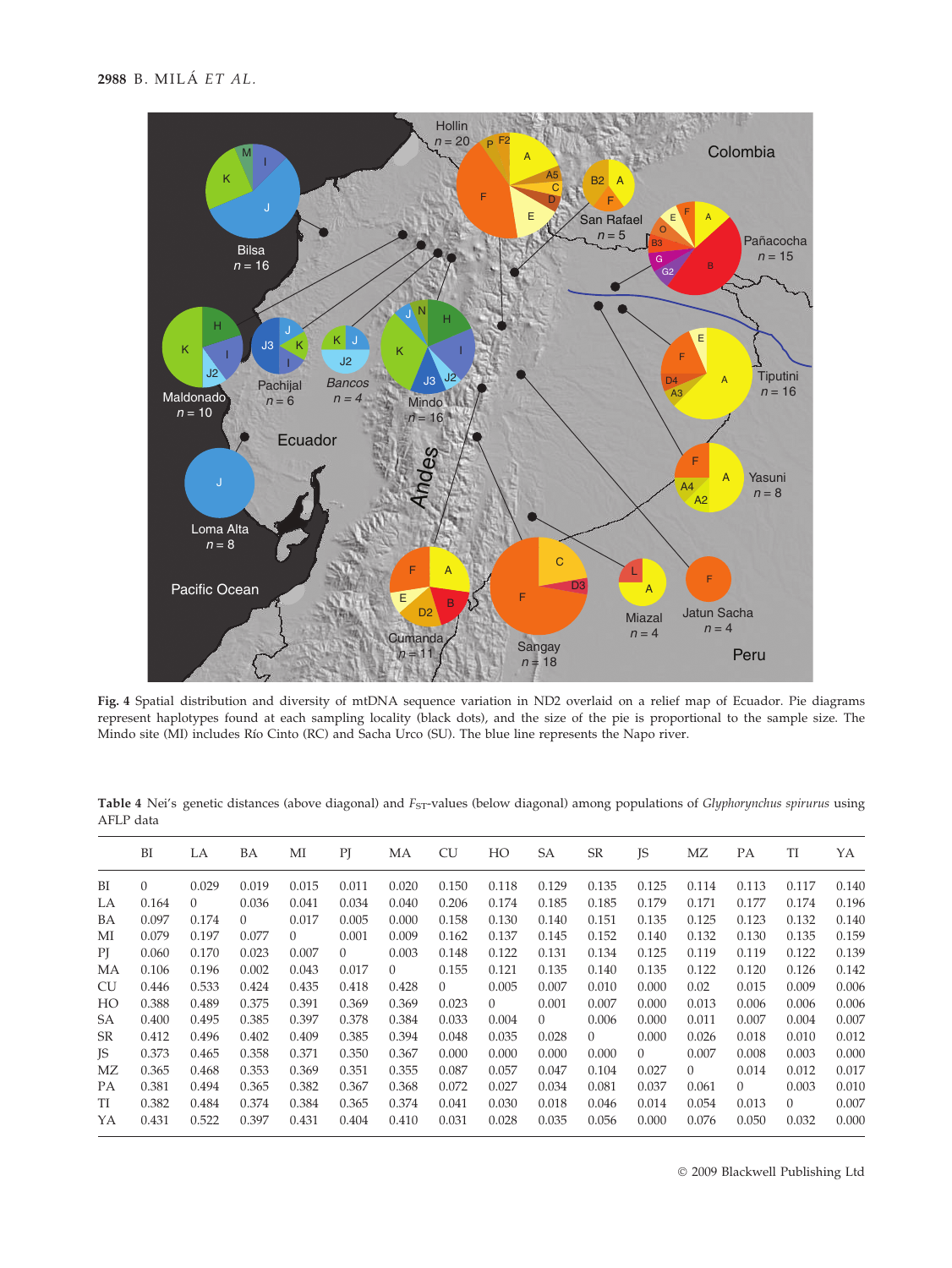

Fig. 5 (A) Posterior assignment probabilities of 178 individuals of Glyphorynchus spirurus to an optimal number of two clusters  $(K = 2)$  as determined by a Bayesian assignment analysis using the program Structure 2.2. (B) Each of the two clusters in (A) where reanalysed to reveal in turn two clusters on each side of the Andes. In the west, the populations of Loma Alta and Bilsa (coastal range) form a separate cluster from the west-Andean populations, whereas east of the Andes no clear pattern of structure was detected. See Fig. S1 for plots of  $\Delta K$  vs. K showing optimal K-values for each analysis.



Fig. 6 Principal coordinate analysis of AFLP marker variation in Glyphorynchus spirurus populations. (A) When all individuals are included, the principal coordinate analysis reveals two main clusters corresponding to eastern and western Andean sides (first two coordinates explain 78.2% of the variance). (B) Individuals west of the Andes cluster into three main groups along the first coordinate (first two coordinates explain 44.4% of the variance). (C) Individuals east of the Andes do not show a clear pattern of spatial structure (first two coordinates explain 37.5% of the variance). See Fig. 1 for sampling site codes. The Mindo site (MI) includes Río Cinto (RC) and Sacha Urco (SU) localities.

present, remains unclear. The presence of the highly divergent 'G-clade' east of the Andes in western Amazonia is consistent with the pattern previously reported by Marks et al. (2002) in their range-wide

phylogeographical survey, which reveals the existence of old intraspecific lineages in close proximity, or even sympatry, within Amazonia. This pattern probably reflects a long history of isolation in allopatry followed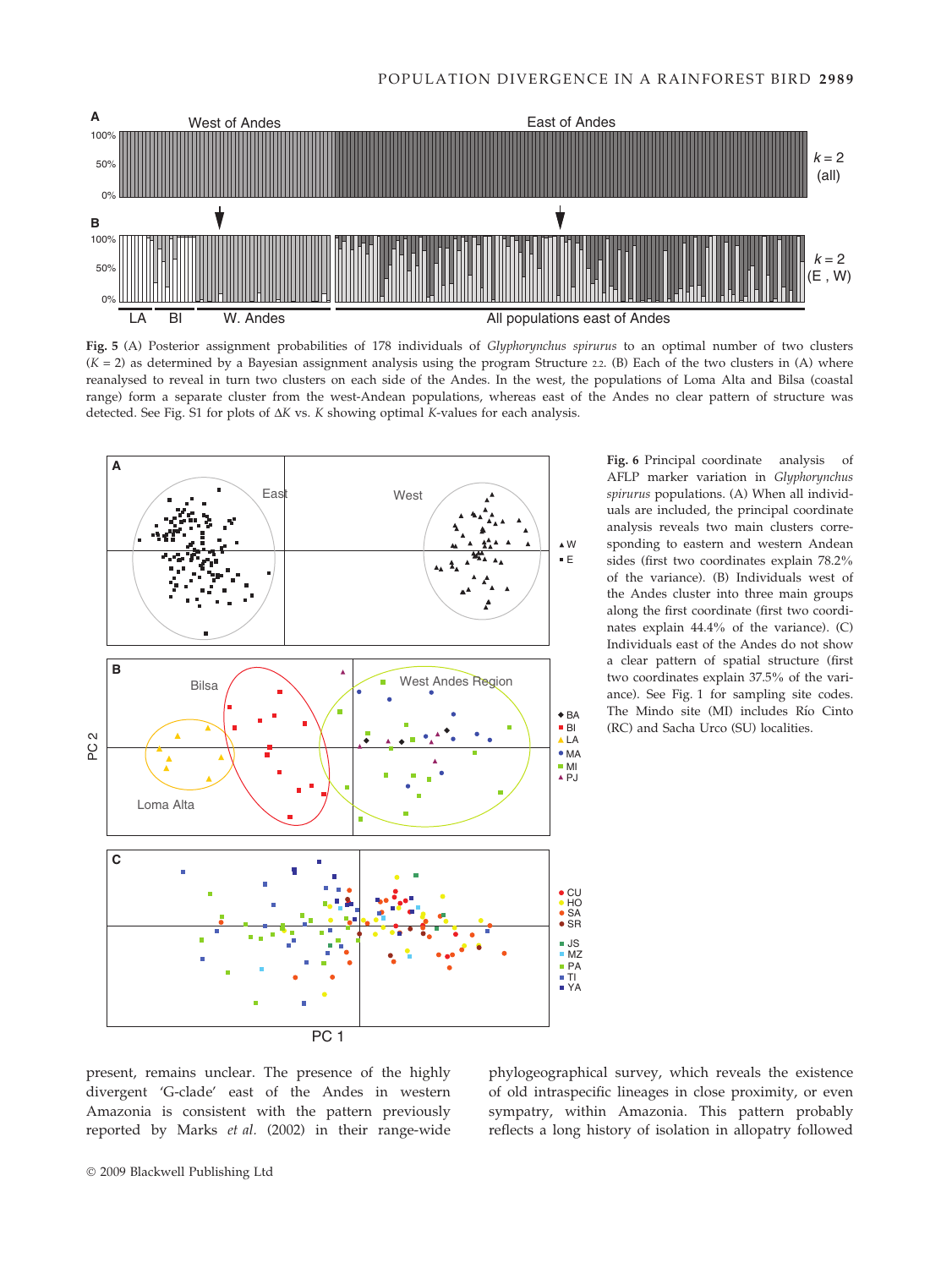

Fig. 7 Plot of morphological divergence (Euclidean distances of normalized tarsus length) against genetic divergence  $[F<sub>ST</sub>/(1 - F<sub>ST</sub>)]$  among wedge-billed woodcreeper populations east of the Andes. Pairwise population comparisons are classified as either a within-habitat comparison (foothill–foothill and lowland–lowland, black symbols) or across habitats (foothill– lowlands, empty circles).

by secondary contact, and suggests that lineage divergence in the species can take place in the absence of major orographical barriers like the Andes.

Amplified fragment length polymorphism markers revealed population differentiation driven by geographical distance and isolation west of the Andes that was not detectable using mtDNA sequence data. Both coastal range populations (Bilsa and Loma Alta) are genetically isolated from sites on the west-Andean slope. As remote-sensing data revealed in a previous study (Buermann et al. 2008), the Loma Alta site in the Chongón-Colonche Mountains is disjunct from the rest of the species distribution in Ecuador. The Bilsa population in the Mache-Chindul Mountains is considerably less isolated from Andean populations by areas of low suitability (Buermann et al. 2008), yet intervening areas have likely become disjunct from suitable habitat in the Andean foothills due to the widespread conversion of forest to agriculture in historical times.

# Morphological divergence in the presence of gene flow and implications for speciation

We found a significant amount of morphological divergence among populations of G. spirurus along altitudinal gradients despite a pattern of genetic variation that

is consistent with high levels of gene flow. Morphological variation appears to be influenced by environmental factors along the altitudinal gradient, and the fact that the elevation effect on morphology is similar on both Andean slopes suggests that parallel adaptive divergence evolved independently in two subspecific lineages of G. spirurus.

The increase in overall body size with altitude is consistent with Bergmann's rule, which has been widely documented in birds and suggested to be an adaptation to reduce the surface-to-volume ratio in colder climates (Zink & Remsen 1986). Moreover, when controlling for body size, tarsus length and bill shape (but not bill length) are significantly and positively correlated with elevation and moss abundance on tree trunks. Ecomorphological studies have demonstrated the importance of tarsometatarsus length for different forms of locomotion and foraging postures (Norberg 1979; Leisler & Winkler 1985; Moreno & Carrascal 1993; Zeffer et al. 2003). Biomechanical analyses show that species that climb trees by hopping upwards on trunks have shorter tarsi in order to minimize the distance between the centre of mass and the trunk, and to reduce the muscle forces needed for flexion and extension of the leg during clinging to a vertical surface (Norberg 1979; Zeffer & Norberg 2003). The presence of moss on tree trunks might favour slightly longer tarsi to reduce friction during climbing, thus enhancing performance, and the possibility of grabbing onto the moss instead of just clinging to the bark may reduce selection for short tarsi, thus increasing step length. However, in the absence of proper biomechanical analysis or performance experiments (at present beyond the scope of our study), the extent to which differences in tarsus length are adaptive and the specific fitness advantage of varying tarsus length along the altitudinal gradient remains untested. In addition, although the increase in tarsus length with elevation on the eastern slope of the Andes is clear, the pattern is less marked on the western slope. This could be due in part to smaller sample sizes but also the role of coastal mountains (relatively more humid than the Andes at a given altitude) in affecting the relationship. Further sampling and the addition of other environmental variables are necessary to clarify fully this issue.

In contrast to foraging-related traits, wing and tail length are associated with tree density, suggesting that flight morphology may be impacted by flight distances among trees rather than habitat type per se. Flight mechanics predict that long wings are favoured for fast, direct flight, whereas shorter and more rounded wings confer manoeuvrability in denser environments (Rayner 1988; Winkler & Leisler 1992). Selection on wing length in forests of different tree density could affect fitness by optimizing flight efficiency and energetic cost during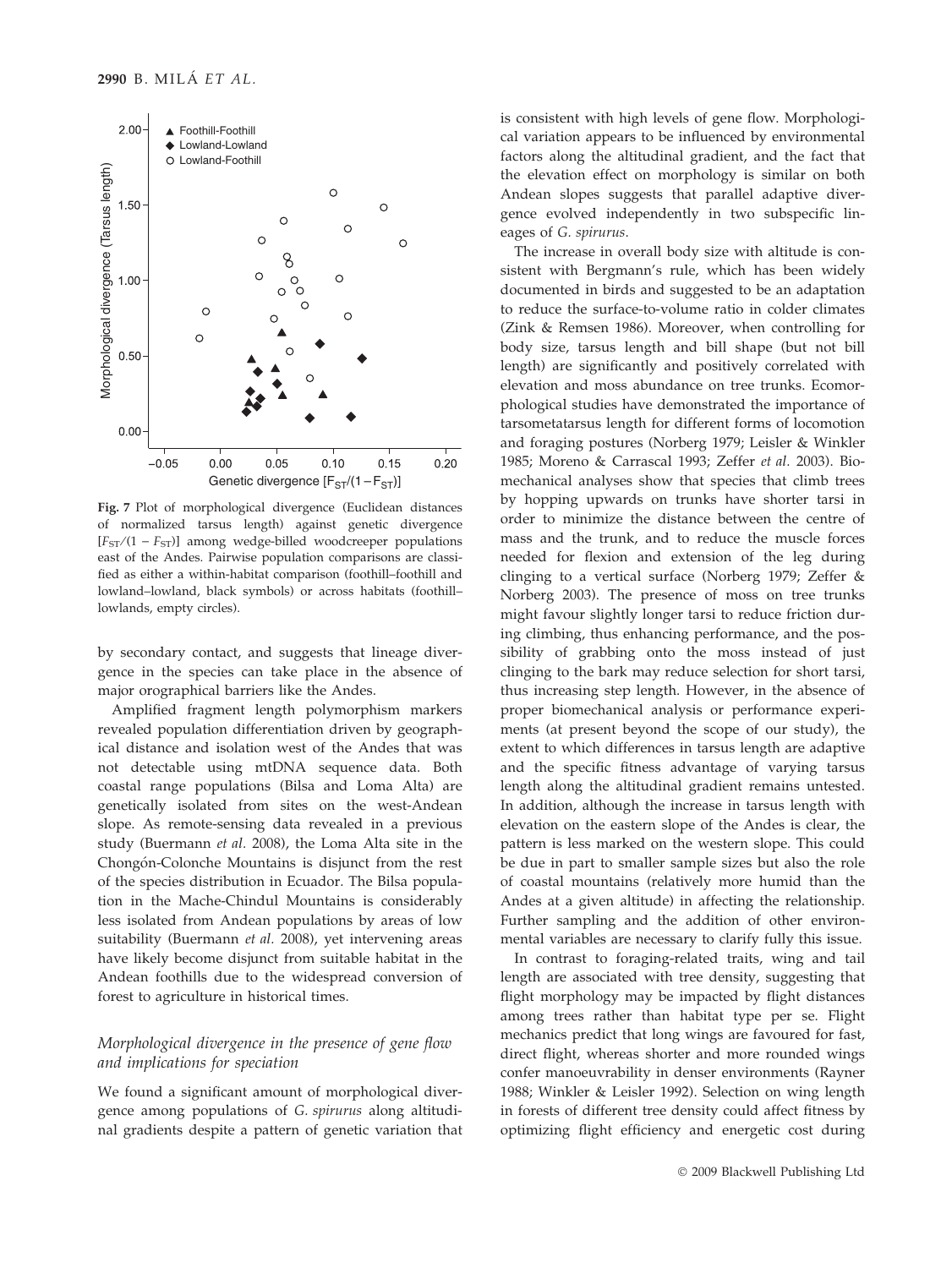foraging. Again, proper tests of performance should be carried out to test this hypothesis and our correlative evidence should be interpreted with caution.

Our data suggest that despite high levels of gene flow, selection may be sufficiently strong to cause morphological divergence in parapatric populations, a result that is consistent with a central component of the divergence-with-gene-flow model of diversification (Rice & Hostert 1993). We found no morphological differences between same-habitat individuals from populations on either side of the Andes, even though eastern and western lineages diverged between 1 and 3 Ma. Yet within each lineage we found significant differences between individuals in lowland and foothill populations. Thus, morphological divergence in G. spirurus appears to be driven more by habitat differences than geographical isolation and suggests that selection in parapatry may be more important than isolation in causing adaptive divergence in morphology. Other studies in the wet tropics have shown a similar lack of differentiation in morphology despite large genetic differences (Schneider & Moritz 1999; Smith et al. 2001, 2005).

The role of habitat type in structuring bird communities along altitudinal gradients has been documented in tropical (Terborgh 1971; Price 1991) and temperate latitudes (Able & Noon 1976), and it has been shown that ecotones often correspond to species distribution limits driven by changes in selective regimes. Phenotypic divergence along altitudinal gradients has been documented in other bird species (Endler 1977; Price 1991; Soobramoney et al. 2005; Kleindorfer et al. 2006; Ryan et al. 2007; McCormack & Smith 2008), yet few studies have simultaneously examined phenotypic variation and patterns of gene flow using molecular data. The pattern of adaptive morphological variation observed in G. spirurus is consistent with expectations of a recent niche expansion (McCormack & Smith 2008) as the species colonized montane forests from lowland tropical forests, where the species is most common throughout its range.

Our conclusions rest on two assumptions regarding the evolutionary mechanisms underlying the observed divergence: (i) that divergent natural selection in different habitats has caused the differences in traits and (ii) that the morphological traits studied are heritable and not subject to substantial phenotypic plasticity. Given that our evidence is correlative and in the absence of experimental data, our conclusions should be treated with caution. The parallel pattern of trait divergence on both Andean sides, the fact that some but not all traits show a divergent trend, and that the effects detected are consistent with functional predictions, suggest that morphological variation is the product of directional selection. However, the extent to which phenotypic plasticity instead of selection on heritable variation has contributed to the morphological differences found, is unknown. Although the traits used in this study show typically high heritability (Grant 1986; Schluter & Smith 1986; Boag & van Noordwijk 1987), and some of them have been shown to be genetically controlled in common-garden experiments (Rasner et al. 2004; Bears et al. 2008) in passerine birds, determining the role of maternal effects and other environmental effects on the morphology of G. spirurus will require further research.

Whether the microevolutionary divergence described here will lead to macroevolutionary processes such as speciation depends on several additional factors related to both the long-term stability of the environmental differences, and the behaviour, physiology and population dynamics of the birds themselves. These factors are difficult to predict, and whether the incipient adaptive variation detected here will lead to reproductive isolation is uncertain. Nevertheless, a growing number of studies suggest divergence-with-gene-flow speciation may be common (Nosil 2008), and our results highlight the importance of adaptive processes in population divergence and potentially rainforest diversification.

Our findings also underscore the importance of ecological transition zones as areas to be targeted for the preservation of adaptive processes. Specifically, they point at the lowland–foothill transition in the Andes as an area of particular conservation concern for the preservation of an unparalleled biodiversity as well as the processes that generate and maintain it.

## Acknowledgements

For brave assistance in the field, we thank Gabriela Castañeda, Jaime Chaves, Juan Fernando Freile, Tatiana Santander, Brandt T. Ryder, Daniela Gross, Juan Diego Ortiz, Orfa Rodríguez, María Fernanda Salazar, Suzanne Tomassi, John McCormack, Brenda Larison, Luis Carrasco, Marcelo Tobar, Jordan Karubian, the Timpe family and the communites of Miazal, Loma Alta and Nueva Esperanza. For assistance in the laboratory, we thank Navi Timber, Daniel Greenfield and John Pollinger. Thanks to U.M. Norberg and L.M. Carrascal for fruitful discussions on woodcreeper ecomorphology. Two anonymous reviewers and the associate editor provided insightful comments on previous versions of the manuscript. Funding was provided by grants from NSF (IRCEB9977072 to T.B.S. and R.K.W.) and NASA (IDS/03-0169-0347 to T.B.S.).

### References

- Able KP, Noon BR (1976) Avian community structure along elevational gradients in the northeastern United States. Oecologia (Berlin), 26, 275–294.
- Aleixo A (2004) Historical diversification of a terra-firme forest bird superspecies: a phylogeographic perspective on the role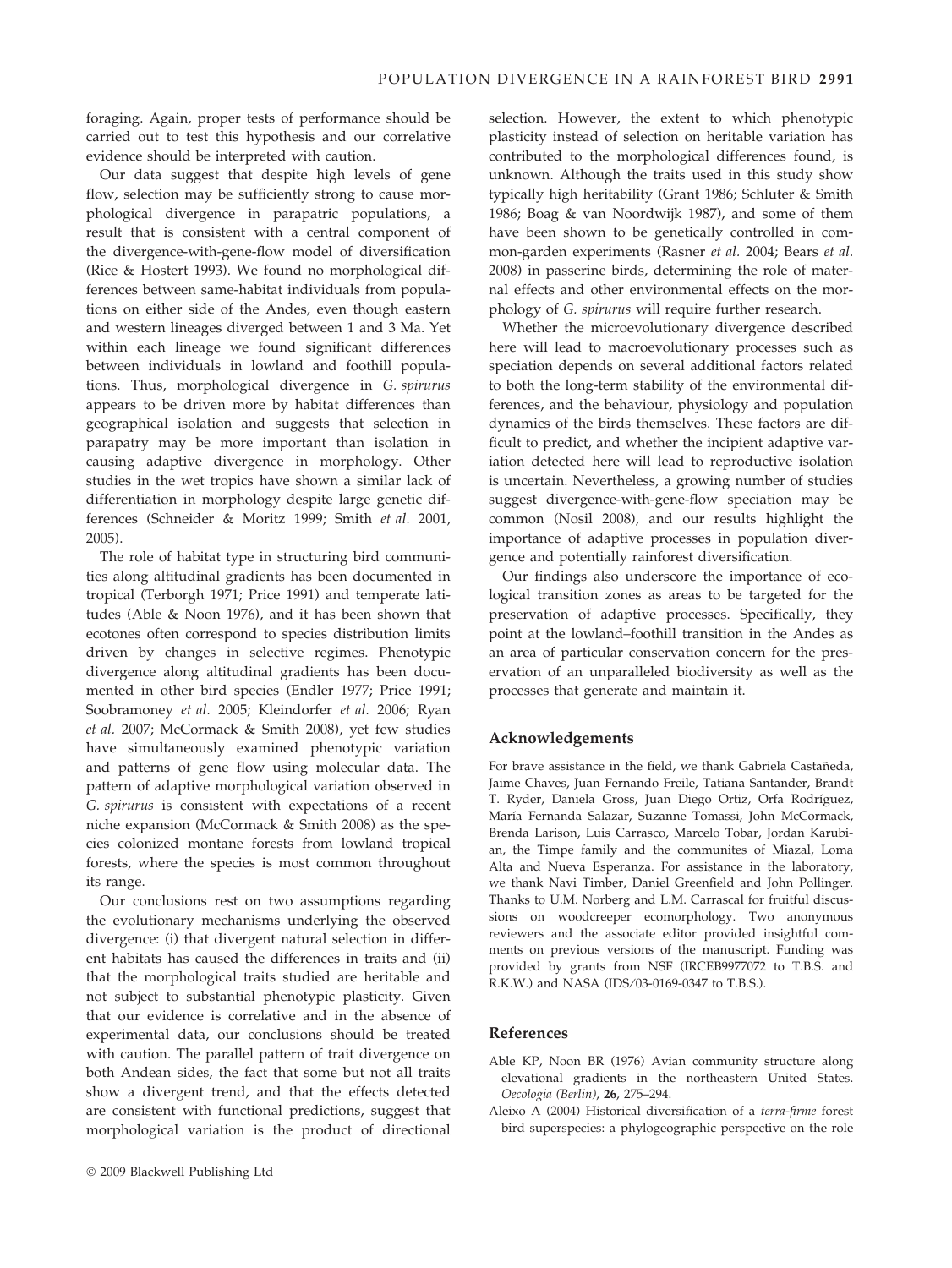of different hypotheses of Amazonian diversification. Evolution, 58, 1303–1317.

- Avise JC (2000) Phylogeography: The History and Formation of Species. Harvard University Press, Cambridge, Massachusetts.
- Bears H, Drever MC, Martin K (2008) Comparative morphology of dark-eyed juncos Junco hyemalis breeding at two elevations: a common aviary experiment. Journal of Avian Biology, 39, 152–162.
- Beaumont MA, Nichols RA (1996) Evaluating loci for use in the genetic analysis of population structure. Proceedings of the Royal Society of London. Series B, Biological Sciences, 263, 1619– 1626.
- Boag PT, van Noordwijk AJ (1987) Quantitative genetics. In: Avian Genetics: A Population and Ecological Approach (eds Buckley PA, Cooke F), pp. 45–78. Academic Press, New York.
- Bonin A, Bellemain E, Bronken Eidesen P et al. (2004) How to track and assess genotyping erros in population genetics studies. Molecular Ecology, 13, 3261–3273.
- Bonin A, Taberlet P, Miaud C, Pompanon F (2006) Explorative genome scan to detect candidate loci for adaptation along a gradient of altitude in the common frog (Rana temporaria). Molecular Biology and Evolution, 23, 773–783.
- Brumfield RT (2005) Mitochondrial variation in Bolivian populations of the Variable Antshrike (Thamnophilus caerulescens). Auk, 122, 414–432.
- Brumfield RT, Jernigan RW, McDonald DB, Braun MJ (2001) Evolutionary implications of divergent clines in an avian (Manacus: Aves) hybrid zone. Evolution, 55, 2070–2087.
- Buermann W, Saatchi S, Smith TB et al. (2008) Predicting species distrubutions across the Amazonian and Andean regions using remote sensing data. Journal of Biogeography, 35, 1160–1176.
- Cabanne GS, Santos FR, Miyaki CY (2007) Phylogeography of Xiphorhynchus fuscus (Passeriformes, Dendrocolaptidae): vicariance and recent demographic expansion in southern Atlantic forest. Biological Journal of the Linnean Society, 91, 73– 84.
- Cadena CD, Klicka J, Ricklefs RE (2007) Evolutionary differentiation in the Neotropical montane region: molecular phylogenetics and phylogeography of Buarremon brushfinches (Aves, Emberizidae). Molecular Phylogenetics and Evolution, 44, 993–1016.
- Chaves JA, Pollinger JP, Smith TB, LeBhun G (2007) The role of geography and ecology in shaping the phylogeography of the speckled hummingbird (Adelomyia melanogenys) in Ecuador. Molecular Phylogenetics and Evolution, 43, 795–807.
- Cheviron ZA, Capparella AP, Vuilleumier F (2005) Molecular phylogenetic relationships among the Geositta Miners (Furnariidae) and biogeographic implications for avian speciation in Fuego-Patagonia. Auk, 122, 158–174.
- Coyne JA, Orr HA (2004) Speciation. Sinauer Associates, Inc., Sunderland, Massachusetts.
- Dingle C, Lovette IJ, Canaday C, Smith TB (2006) Elevational zonation and the phylogenetic relationships of the Henicorhina woodwrens. Auk, 123, 119–134.
- Endler JA (1977) Geographic Variation, Speciation and Clines. Princeton University Press, Princeton, New Jersey.
- Endler JA (1982) Problems in distinguishing historical from ecological factors in biogeography. American Zoologist, 22, 441–452.
- Evanno G, Regnaut S, Goudet J (2005) Detecting the number of clusters of individuals using the software Structure: a simulation study. Molecular Ecology, 14, 2611–2620.
- Excoffier L, Smouse PE, Quattro JM (1992) Analysis of molecular variance inferred from metric distances among DNA haplotypes: application to human mitochondrial DNA restriction data. Genetics, 131, 479–491.
- Excoffier L, Laval G, Schneider S (2005) Arlequin ver. 3.0: an integrated software package for population genetics data analysis. Evolutionary Bioinformatics Online, 1, 47–50.
- Fjeldså J, Lovett JC (1997) Geographical patterns of old and young species in African forest biota: the significance of specific montane areas as evolutionary centres. Biodiversity and Conservation, 6, 325–346.
- Forster M, Forster P, Watson J (2007) NETWORK (version 4.2.0.1): A software for population genetics data analysis. Fluxus Technology Ltd., Clare, Suffolk.
- Fridolfsson AK, Ellegren H (1999) A simple and universal method for molecular sexing of non-ratite birds. Journal of Avian Biology, 30, 116–121.
- Fu YX (1997) Statistical neutrality of mutations against population growth, hitchhiking and background selection. Genetics, 147, 915–925.
- García-Moreno J, Fjeldså J (2000) Chronology and mode of speciation in the Andean avifauna. Bonner zoologische Monograph, 46, 25–46.
- García-Moreno J, Navarro-Sigüenza A, Peterson AT, Sánchez-González LA (2004) Genetic variation coincides with geographic structure in the common bush-tanager (Chlorospingus ophthalmicus) complex from Mexico. Molecular Phylogenetics and Evolution, 33, 186–196.
- Gentry A (1989) Speciation in tropical forests. In: Tropical Forests: Botanical Dynamics, Speciation and Diversity (eds Holm-Nielsen LB, Nielsen IC, Balslev H), pp. 1–22. Academic Press, New York.
- Grant PR (1986) Ecology and Evolution of Darwin's Finches. Princeton University Press, Princeton, New Jersey.
- Gregory-Wodzicki KM (2000) Uplift history of Central and Northern Andes: a review. Geological Society of America Bulletin, 112, 1091–1105.
- Haffer J (1969) Speciation in amazonian forest birds. Science, 165, 131–137.
- Hedrick PW (2006) Genetic polymorphism in heterogeneus environments: the age of genomics. Annual Review of Ecology and Systematics, 37, 67–93.
- Hoekstra HE (2006) Genetics, development and evolution of adaptive pigmentation in vertebrates. Heredity, 97, 222-234.
- Huelsenbeck JP, Ronquist F, Nielsen R, Bollback JP (2001) Bayesian inference of phylogeny and its impact on evolutionary biology. Science, 294, 2310–2314.
- Kleindorfer S, Chapman TW, Winkler H, Sulloway FJ (2006) Adaptive divergence in continuous populations of the Darwin's small ground finch (Geospiza fuliginosa). Evolutionary Ecology Research, 8, 357–372.
- Knowles LL, Richards CL (2005) Importance of genetic drift during Pleistocene divergence as revealed by analyses of genomic variation. Molecular Ecology, 14, 4023–4032.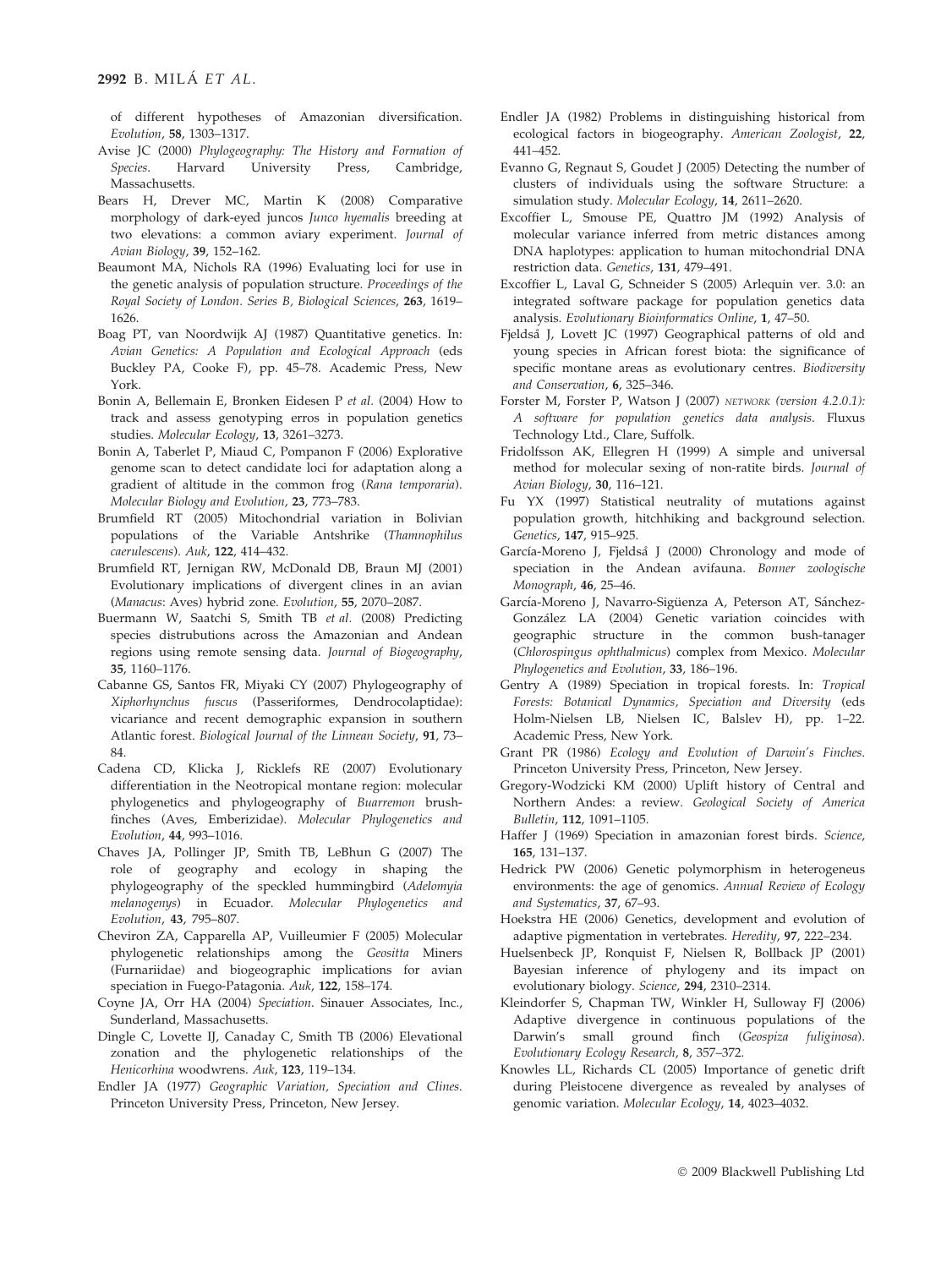- Knox EB, Palmer JD (1995) Chloroplast DNA variation and the recent radiation of giant senecios (Asteraceae) on the tall mountains of Eastern Africa. Proceedings of the National Academy of Sciences of the United States of America, 92, 10349– 10353.
- Leisler B, Winkler H (1985) Ecomorphology. Current Ornithology, 2, 155–186.
- Lynch M, Milligan BG (1994) Analysis of population genetic structure with RAPD markers. Molecular Ecology, 3, 91–99.
- Marks BD, Hackett SJ, Capparella AP (2002) Historical relationships among Neotropical lowland forest areas of endemism as determined by mitochondrial DNA sequence variation within the Wedge-billed Woodcreeper (Aves: Dendrocolaptidae: Glyphorynchus spirurus). Molecular Phylogenetics and Evolution, 24, 153–167.
- Mayr E, O'Hara RJ (1986) The biogeographical evidence supporting the Pleistocene forest refuge hypothesis. Evolution, 40, 55–67.
- McCormack JE, Smith TB (2008) Niche expansion leads to small-scale adaptive divergence along an elevation gradient in a medium-sized passerine bird. Proceedings of the Royal Society of London B. Series B, Biological Sciences, 275, 2155– 2164.
- McDonald JH, Kreitman M (1991) Adaptive protein evolution at the Adh locus in Drosophila. Nature, 351, 652–654.
- Milá B, McCormack JE, Castañeda G, Wayne RK, Smith TB (2008) Recent postglacial range expansion drives the rapid diversification of a songbird lineage in the genus Junco. Proceedings of the Royal Society of London. Series B, Biological Sciences, 274, 2653–2660.
- Moreno E, Carrascal LM (1993) Leg morphology and feeding posture in four Parus species: an experimental ecomorphological approach. Ecology, 74, 2037–2044.
- Moritz C, Patton JL, Schneider CJ, Smith TB (2000) Diversification of rainforest faunas: an integrated molecular approach. Annual Review of Ecology and Systematics, 31, 533– 563.
- Niemiller ML, Fitzpatrick BM, Miller BT (2008) Recent divergence-with-gene-flow in Tenessee cave salamanders (Plethodontidae; Gyrinophilus) inferred from gene genealogies. Molecular Ecology, 17, 2258–2275.
- Norberg UM (1979) Morphology of the wings, legs and tail of three coniferous forest tits, the goldcrest and the treecreeper in relation to locomotor pattern and feeding station selection. Philosophical Transactions of the Royal Society of London. Series B, Biological Sciences, 287, 131–165.
- Nosil P (2008) Speciation with gene flow could be common. Molecular Ecology, 17, 2103–2106.
- Nosil P, Egan SP, Funk DJ (2008) Heterogeneous genomic differentiation between walking-stick ecotypes: 'isolation-byadaptation' and multiple roles for divergent selection. Evolution, 62, 316–336.
- Nyári AS (2007) Phylogeographic patterns, molecular and vocal differentiation, and species limits in Schiffornis turdina (Aves). Molecular Phylogenetics and Evolution, 44, 154–164.
- Nylander JAA (2004) MRMODELTEST v2. Evolutionary Biology Centre, Uppsala University, Uppsala. Program distributed by the author. Available from http://www.abc.se/ ~nylander/.
- Ogden R, Thorpe RS (2002) Molecular evidence for ecological speciation in tropical habitats. Proceedings of the National

Academy of Sciences of the United States of America, 99, 13612– 13615.

- Orr MR, Smith TB (1998) Ecology and speciation. Trends in Ecology and Evolution, 13, 502–506.
- Peakall R, Smouse PE (2006) GENALEX 6: genetic analysis in Excel. Population genetic software for research and teaching. Molecular Ecology Notes, 6, 288–295.
- Pérez-Emán J (2005) Molecular phylogenetics and biogeography of the Neotropical redstarts (Myioborus; Aves, Parulinae). Molecular Phylogenetics and Evolution, 37, 511–528.
- Petren K, Grant PR, Grant BR, Keller Lf (2005) Comparative landscape genetics and the adaptive radiation of Darwin's finches: the role of peripheral isolation. Molecular Ecology, 14, 2943–2957.
- Price TD (1991) Morphology and ecology of breeding warblers along an altitudinal gradient in Kashmir, India. Journal of Animal Ecology, 60, 643–664.
- Pritchard JK, Wen W (2004) Documentation for Structure software: version 2. Available from http://pritch.bsd. uchicago.edu.
- Pritchard JK, Stephens M, Donnelly P (2000) Inference of population structure using multilocus genotype data. Genetics, 155, 945–959.
- Puebla-Olivares F, Bonaccorso E, Espinosa de los Monteros A et al. (2008) Speciation in the Emerald Toucanet (Aulachorhynchus prasinus) complex. Auk, 125, 39–50.
- Pyle P (1997) Identification Guide to North American Birds. Part I. Slate Creek Press, Bolinas, California.
- Rambaut D, Drummond A (2003) Tracer v. 1.3. Available from http://tree.bio.ed.ac.uk/software/tracer.
- Ramos-Onsins SE, Rozas J (2002) Statistical properties of new neutrality tests against population growth. Molecular Biology and Evolution, 19, 2092–2100.
- Rasner CA, Yeh P, Eggert LS et al. (2004) Genetic and morphological evolution following a founder event in the dark-eyed junco, Junco hyemalis thurberi. Molecular Ecology, 13, 671–681.
- Raymond M, Rousset F (1995a) An exact test for population differentiation. Evolution, 49, 1280–1283.
- Raymond M, Rousset F (1995b) GENEPOP (v. 1.2): a population genetics software for exact tests and ecumenicism. Journal of Heredity, 86, 248–249.
- Rayner JMV (1988) Form and function in avian flight. Current Ornithology, 5, 1–66.
- Restall R, Rodner C, Lentino M (2006) Birds of Northern South America: An Identification Guide. Yale University Press, New Haven, Connecticut.
- Ribera I, Vogler AP (2004) Speciation in Iberian diving beetles in Pleistocene refugia (Coleoptera, Dytiscidae). Molecular Ecology, 13, 179–193.
- Rice WR, Hostert EE (1993) Laboratory experiments on speciation: what have we learned in 40 years? Evolution, 47, 1637–1653.
- Ridgely RS, Greenfield PJ (2001) The Birds of Ecuador. Cornell University Press, Ithaca.
- Rousset F (1997) Genetic differentiation and estimation of gene flow from F-statistics under isolation by distance. Genetics, 145, 1219–1228.
- Roy MS, Da Silva JMC, Arctander P, Garcia-Moreno J, Fjeldsa˚ J (1997) The speciation of South American and African birds in montane regions. In: Avian Molecular Evolution and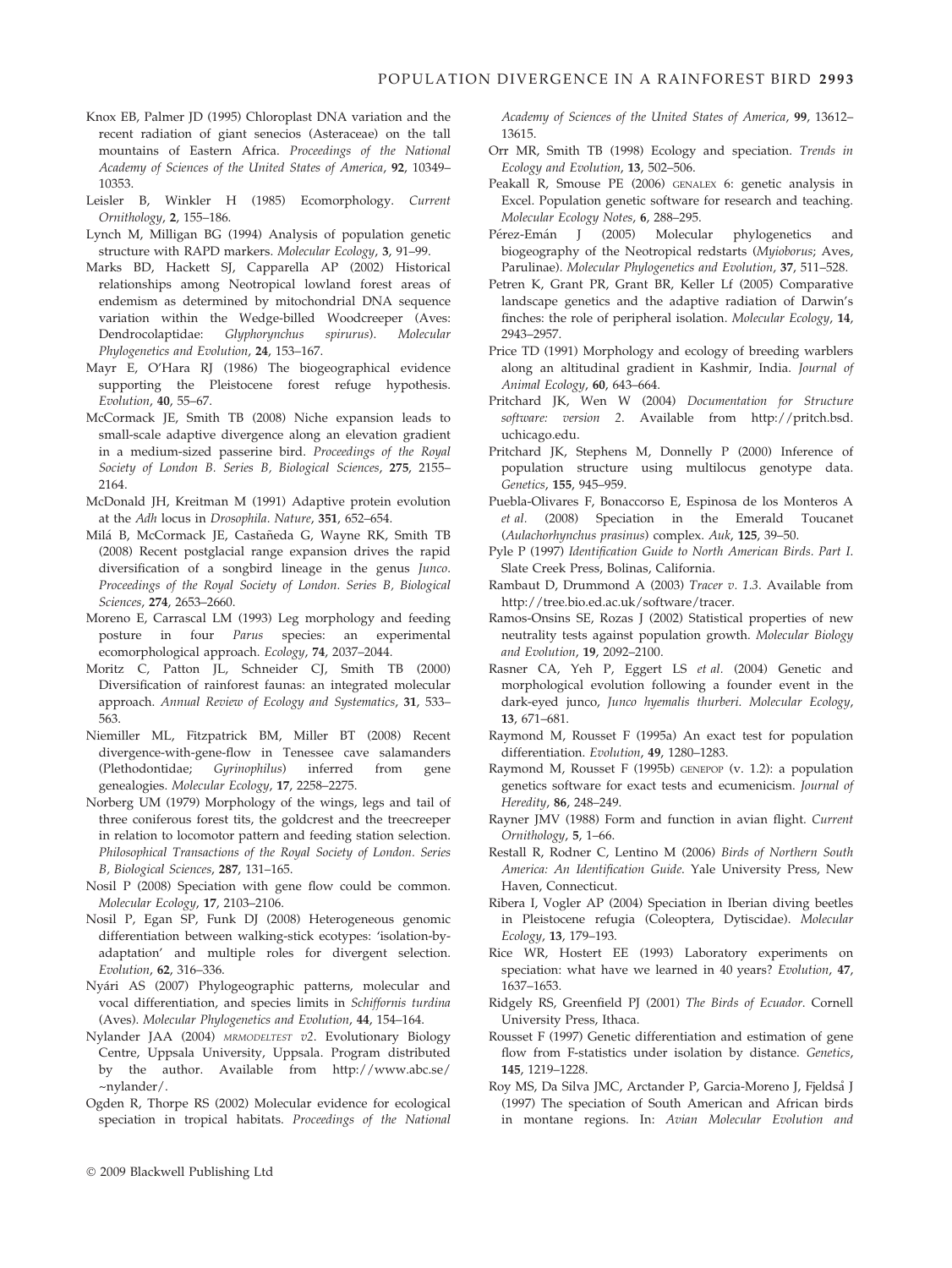Systematics (ed. Mindell DP), pp. 325–343. Academic Press, San Diego, California.

- Rozas J, Sanchez-DelBarrio JC, Messeguer X, Rozas R (2003) DnaSP, DNA polymorphism analyses by the coalescent and other methods. Bioinformatics, 19, 2496–2497.
- Rundle H, Nosil P (2005) Ecological speciation. Ecology Letters, 8, 336–352.
- Ryan PG, Bloomer P, Moloney CL, Grant TJ, Delport W (2007) Ecological speciation in South Atlantic island finches. Science, 315, 1420–1423.
- Schluter D (2000) The Ecology of Adaptive Radiation. Oxford University Press, Oxford.
- Schluter D (2001) Ecology and the origin of species. Trends in Ecology and Evolution, 16, 372–380.
- Schluter D, Smith JNM (1986) Natural selection on beak and body size in the song sparrow. Evolution, 40, 221–231.
- Schneider CJ, Moritz C (1999) Rainforest refugia and evolution in Australia's Wet Tropics. Proceedings of the Royal Society of London. Series B, Biological Sciences, 266, 191–196.
- Schneider CJ, Smith TB, Larison B, Moritz C (1999) A test of alternative models of diversification in tropical rainforests: ecological gradients vs. rainforest refugia. Proceedings of the National Academy of Sciences of the United States of America, 96, 13869–13873.
- Sehgal RNM, Jones HI, Smith TB (2005) Molecular evidence for host specificity of parasitic nematode microfilariae in some African rainforest birds. Molecular Ecology, 14, 3988–3997.
- Smith T, Wayne R, Girman D, Bruford M (1997) A role for ecotones in generating rainforest biodiversity. Science, 276, 1855–1857.
- Smith TB, Schneider CJ, Holder K (2001) Refugial isolation versus ecological gradients: testing alternative mechanisms of evolutionary divergence in four rainforest vertebrates. Genetica, 112–113, 383–398.
- Smith TB, Calsbeek R, Wayne RK et al. (2005) Testing alternative mechanisms of evolutionary divergence in an African rain forest passerine bird. Journal of Evolutionary Biology, 18, 257–268.
- Smith TB, Milá B, Grether GF et al. (2008) Evolutionary consequences of human disturbance in a rainforest bird species from Central Africa. Molecular Ecology, 17, 58–71.
- Sokal RR, Rohlf FJ (1981) Biometry. The Principles and Practice of Statistics in Biological Research, 2nd edn. W. H. Freeman and Co., New York.
- Soobramoney S, Downs CT, Adams NJ (2005) Morphological variation in the common fiscal (Lanius collaris) along an altitudinal gradient in southern Africa. Ostrich, 76, 130–141.
- Sorenson MD, Ast JC, Dimcheff DE, Yuri T, Mindell DP (1999) Primers for a PCR-based approach to mitochondrial genome sequencing in birds and other vertebrates. Molecular Phylogenetics and Evolution, 12, 105–114.
- Stotz DF, Fitzpatrick JW, Parker TA III, Moskovits DK (1996) Neotropical Birds: Ecology and Conservation. University of Chicago Press, Chicago, Illinois.
- Terborgh J (1971) Distribution on environmental gradients: theory and a preliminary interpretation of distrubutional patterns in the avifauna of the Cordillera Vicabamba, Peru. Ecology, 52, 23–40.
- Vekemans X, Beauwens T, Lemaire M, Roldán-Ruíz I (2002) Data from amplified fragment length polymorphism (AFLP) markers show indication of size homoplasy and of a

relationship between degree of homoplasy and fragment size. Molecular Ecology, 11, 139-151.

- Vos P, Hogers R, Bleeker M et al. (1995) AFLP: a new technique for DNA fingerprinting. Nucleic Acids Research, 23, 4407–4414.
- Warren BH, Bermingham E, Bowie RCK, Prys-Jones RP, Thébaud C (2003) Molecular phylogeography reveals island colonization history and diversification of western Indian Ocean sunbirds (Nectarinia: Nectariniidae). Molecular Phylogenetics and Evolution, 29, 67–85.
- Weir JT, Schluter D (2008) Calibrating the avian molecular clock. Molecular Ecology, 17, 2321–2328.
- Winkler H, Leisler B (1992) On the ecomorphology of migrants. Ibis, 134, 21–28.
- Zeffer A, Norberg UM (2003) Leg morphology and locomotion in birds: requirements for force and speed during ankle flexion. Journal of Experimental Biology, 206, 1085-1097.
- Zeffer A, Johansson C, Marmebro A (2003) Functional correlation between habitat use and leg morphology in birds (Aves). Biological Journal of the Linnean Society, 79, 461–484.
- Zhivotovsky LA (1999) Estimating population structure in diploids with multilocus dominant DNA markers. Molecular Ecology, 8, 907–913.
- Zink RM, Remsen JVJ (1986) Evolutionary processes and patterns of geographic variation in birds. In: Current Ornithology (ed. Johnston RF), pp. 1–69. Plenum Press, New York.

B.M. is a postdoctoral researcher currently at the Museo Nacional de Ciencias Naturales in Madrid, Spain, whose research focuses on mechanisms of population divergence and speciation in birds and other vertebrates by means of various approaches, including phylogeography, population genetics and ecomorphology. R.K.W. is a professor at UCLA's Department of Ecology and Evolutionary Biology, interested in applying molecular genetic techniques to address questions in population genetics, systematics, genomics and conservation genetics of vertebrates. P.F. is researcher at the Museo Nacional de Ciencias Naturales, where he focuses on behavioural ecology, population genetics and phylogeography of reptiles and birds. T.B.S. is a professor at the Department of Ecology and Evolutionary Biology and the director of the Center for Tropical Research at UCLA. He is interested in evolutionary genetics and ecology, and his research focuses on speciation mechanism, migratory connectivity, bird-parasite interactions and the conservation of tropical vertebrates.

## Supporting information

Additional supporting information may be found in the online version of this article:

Data S1 Sampling localities.

Fig. S1 Plots of  $\Delta K$  vs. K obtained from applying the method by Evanno et al. (2005) to determine the optimal value of K in our Structure analysis of genetic variation.